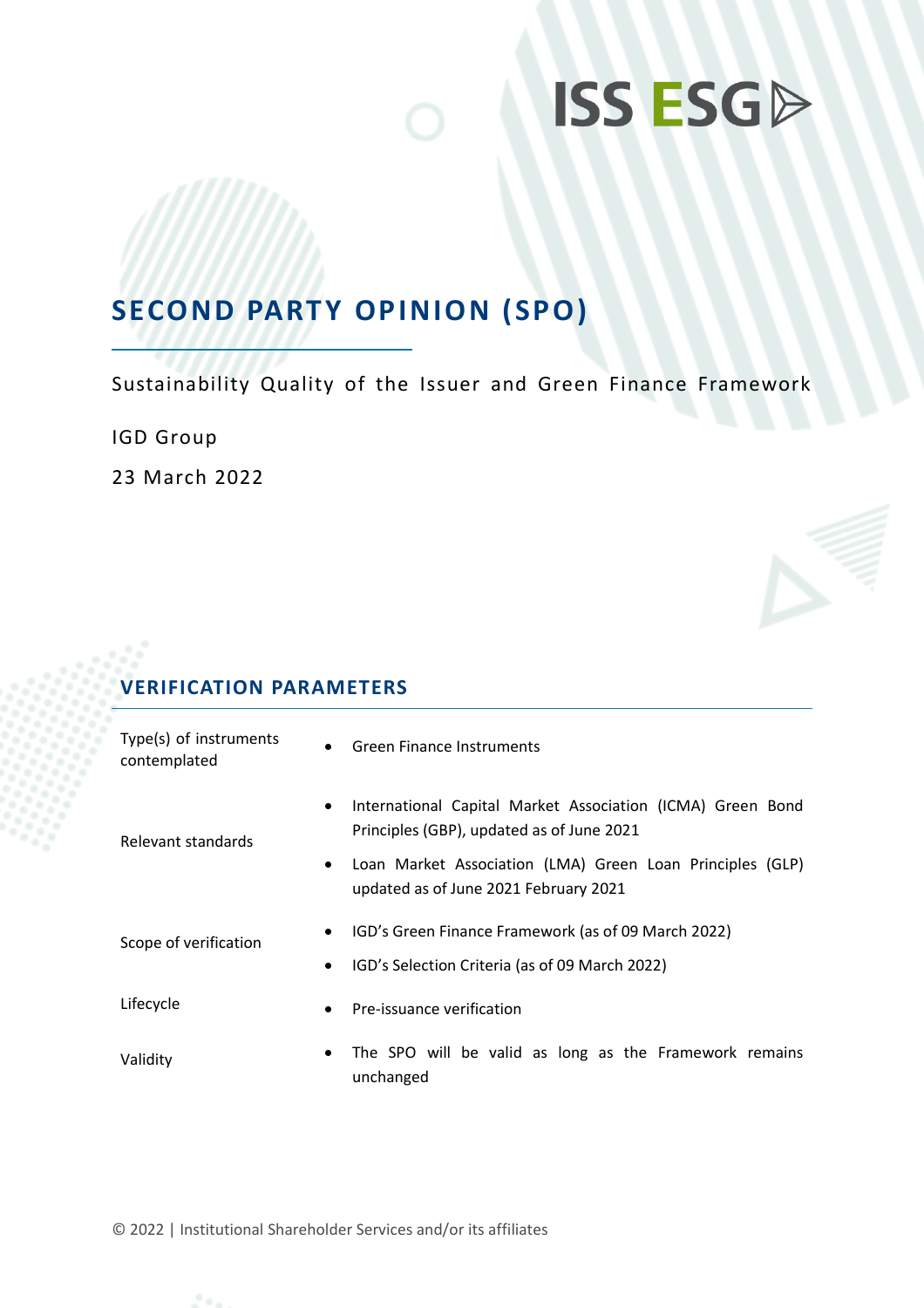

## **CONTENTS**

| PART I: GREEN FINANCE INSTRUMENTS LINK TO IGD'S SUSTAINABILITY STRATEGY5        |
|---------------------------------------------------------------------------------|
|                                                                                 |
| B. CONSISTENCY OF GREEN FINANCE INSTRUMENTS WITH IGD'S SUSTAINABILITY STRATEGY8 |
| PART II: ALIGNMENT WITH GREEN BOND PRINCIPLES AND GREEN LOAN PRINCIPLES 11      |
|                                                                                 |
| A. CONTRIBUTION OF THE GREEN FINANCE INSTRUMENTS TO THE UN SDGs  17             |
| B. MANAGEMENT OF ENVIRONMENTAL AND SOCIAL RISKS ASSOCIATED WITH THE SELECTION   |
|                                                                                 |
|                                                                                 |
|                                                                                 |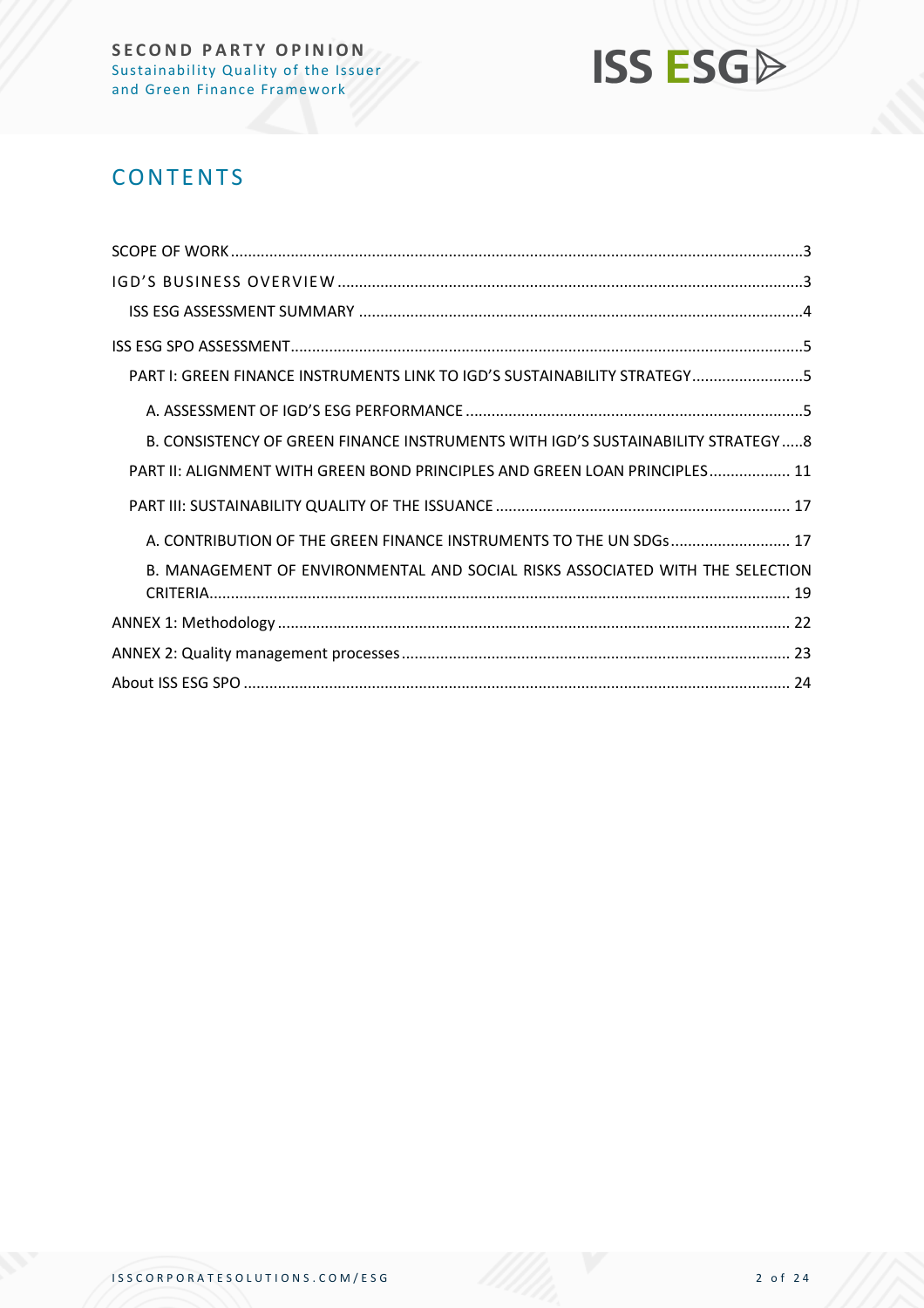

### <span id="page-2-0"></span>SCOPE OF WORK

IGD Group ("the Issuer" or "IGD") commissioned ISS ESG to assist with its Green Finance Instruments by assessing three core elements to determine the sustainability quality of the instrument:

- 1. Green Finance Instruments link to IGD's sustainability strategy drawing on IGD's overall sustainability profile and issuance-specific Use of Proceeds categories.
- 2. IGD's Green Finance Framework (March 2022 version) benchmarked against the ICMA's Green Bond Principles and Green Loan Principles.
- 3. The Selection Criteria whether the projects contribute positively to the UN SDGs and perform against ISS ESG's issue-specific key performance indicators (KPIs) (See Annex 2).

## <span id="page-2-1"></span>IGD'S BUSINESS OVERVIEW

IGD SIIQ Group ("IGD") is an Italian retail property company, investing in existing retail properties that are already operational and newly completed. It owns, manages, and leases shopping centers in Italy and Romania. Immobiliare Grande Distribuzione SiiQ S.p.a, the holding company, is headquartered in Bologna, Italy, and is listed on the STAR segment of Borsa Italiana (the Italian Stock Exchange) since 2005.

The company's presence is concentrated in Italy (93.7% of the portfolio) and, since 2008, it is also present in Romania (6.3% of the portfolio).

The geographical distribution of its portfolio is diversified and segmented. It can be found in 12 of Italy's 20 regions from north to south. Its properties, which are typically midsize, are located near urban centers.

The properties of its subsidiary WinMagazine SA, which specializes in shopping centers, are found in the historic centers of 13 Romanian cities.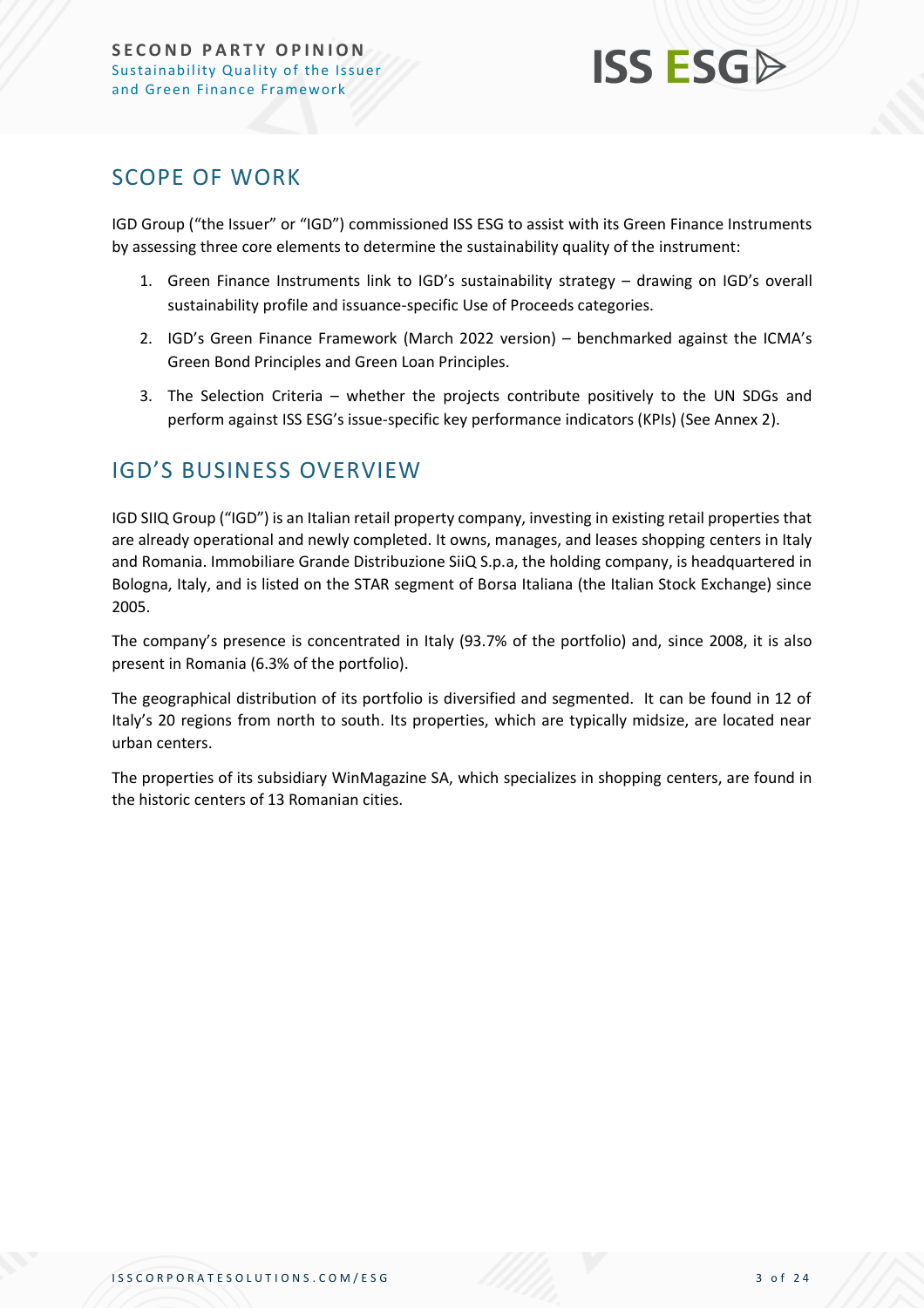## **ISS ESG**

## <span id="page-3-0"></span>ISS ESG ASSESSMENT SUMMARY

| <b>SPO SECTION</b>                                                                                      | <b>SUMMARY</b>                                                                                                                                                                                                                                                                                                                                                                                                                                                                                                                                                                                                                                                           | <b>EVALUATION</b> <sup>1</sup>                                   |
|---------------------------------------------------------------------------------------------------------|--------------------------------------------------------------------------------------------------------------------------------------------------------------------------------------------------------------------------------------------------------------------------------------------------------------------------------------------------------------------------------------------------------------------------------------------------------------------------------------------------------------------------------------------------------------------------------------------------------------------------------------------------------------------------|------------------------------------------------------------------|
| Part 1:<br><b>Green Finance</b><br><b>Instruments</b><br>link to issuer's<br>sustainability<br>strategy | IGD owns, manages, and acquires shopping centers and hypermarkets<br>across Italy and Romania. The company's property portfolio consists<br>of 54 assets in Italy and 15 in Romania, servicing around 2,000 tenants<br>overall.<br>The issuer is not exposed to any severe controversy.<br>IGD focuses on three of the key ESG industry challenges for the sector,<br>and on clean transportation which is one of the core sustainability<br>objectives of the company. The rationale for issuing Green Finance<br>Instruments is clearly described by the issuer.                                                                                                       | <b>Consistent</b><br>with issuer's<br>sustainability<br>strategy |
| Part 2:<br><b>Alignment</b><br>with GBP and<br><b>GLP</b>                                               | The issuer has defined a formal concept for its Green Finance<br>Instruments regarding use of proceeds, processes for project<br>evaluation and selection, management of proceeds and reporting. This<br>concept is in line with the ICMA's Green Bond Principles and Green<br>Loan Principles.                                                                                                                                                                                                                                                                                                                                                                          | <b>Aligned</b>                                                   |
| Part 3:<br><b>Sustainability</b><br>quality of the<br>selection<br>criteria                             | The overall sustainability quality of the selection criteria in terms of<br>sustainability benefits, risk avoidance and minimization is good based<br>upon the ISS ESG assessment. The Green Finance Instruments will (re-<br>)finance eligible asset categories which include: green buildings,<br>energy efficiency, renewable energy and clean transportation.<br>Those use of proceeds categories have a significant contribution to<br>SDG 11 "Sustainable cities and communities", "Affordable and Clean<br>Energy" and SDG 13 "Climate Action". The environmental and social<br>risks associated with those use of proceeds categories have been well<br>managed. | <b>Positive</b>                                                  |

<sup>1</sup> ISS ESG's evaluation is based on the IGD's Green Finance Framework (as of 09 March 2022), on IGD's Selection Criteria as received on 09. March 2022, and on the ISS ESG Corporate Rating updated on 07. March 2022and applicable at the SPO delivery date.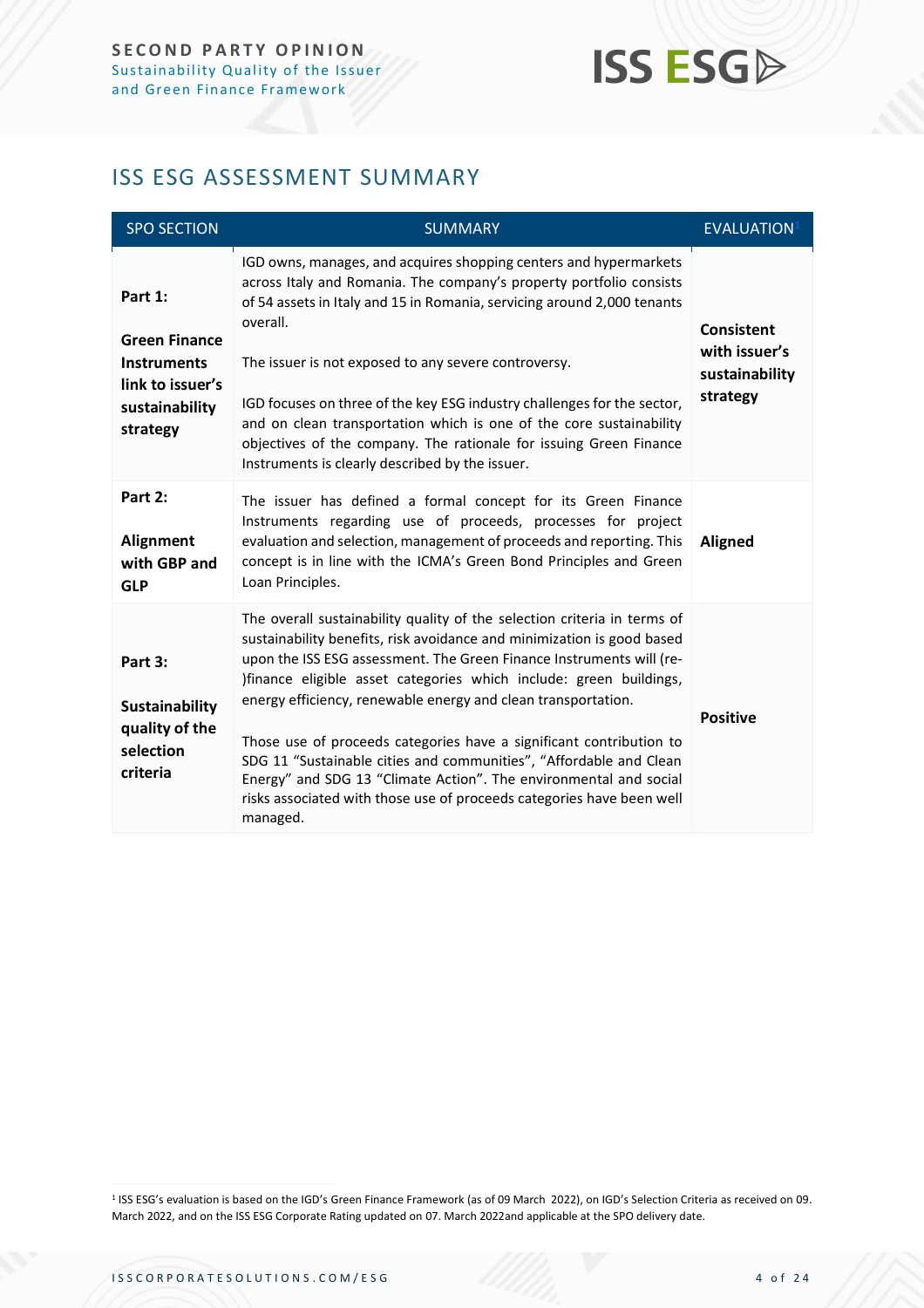## **ISS ESG**

## <span id="page-4-0"></span>ISS ESG SPO ASSESSMENT

### <span id="page-4-1"></span>**PART I: GREEN FINANCE INSTRUMENTS LINK TO IGD'S SUSTAINABILITY STRATEGY**

#### <span id="page-4-2"></span>A. ASSESSMENT OF IGD'S ESG PERFORMANCE

*Methodological note: Please note that IGD Group is not part of the ISS ESG Corporate Rating Universe. Thus, the below sustainability profile is an assessment conducted by the analyst in charge of the Real Estate industry based on publicly available information exclusively. No direct communication between the issuer and the analyst has taken place during the process. The below is not based on an ISS ESG Corporate Rating but considers ISS ESG Research's methodology.*

#### Industry classification:

Real Estate

#### Key Issues of the industry:

- 1. Green building considerations
- 2. Climate protection, energy efficiency and renewables
- 3. Environmental and social aspects in site selection
- 4. Occupational health and safety
- 5. Health and well-being of occupants

#### Indicative ESG risk and performance assessment:

IGD owns, manages, and acquires shopping centers and hypermarkets across Italy and Romania. The company's property portfolio consists of 54 assets in Italy and 14 in Romania, servicing around 2,000 tenants overall.

Based on this business model, the salient ESG risks of the company relate to energy and resource efficiency of buildings, climate protection, and tenant and employee health and safety.

Regarding social risks, IGD has implemented a safety at work management system targeted at employees. While not being certified to an international standard, elements of this system include training, safety measures, and yearly inspections, among others. The company's work-related lost day rate also demonstrates a downward trend in the last three years in both Italy and Romania. IGD addresses tenant health and security through a targeted safety plan for their properties, including measures focused on seismic improvement and fire prevention. Some centers also have Biosafety Trust certifications and COVID related protection measures to curtail exposure to biological health factors. Additionally, the monitoring of legionella is included in the company's audit process. Measures related to physical and chemical health factors and customer well-being do not seem to be sufficiently tackled, however.

The company recognizes the importance of reducing its environmental impact and has adopted a long-term target of bringing carbon emissions to zero by 2030. As of 2021, there is no evidence of a greenhouse gas emissions target in line with the Paris Agreement goals. Nevertheless, the company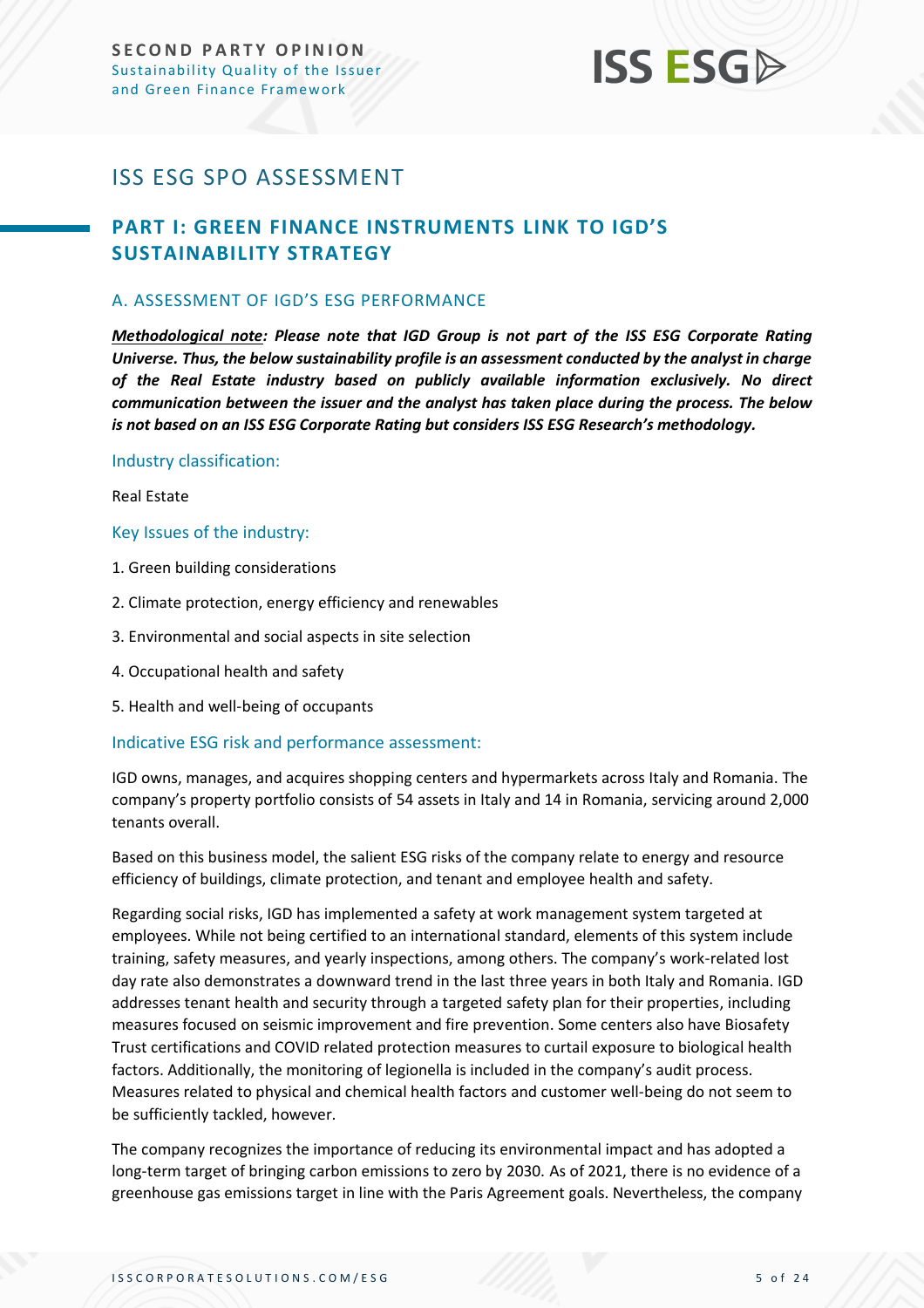

plans to integrate science-based targets starting 2022. The company provides data on greenhouse gas emissions (scope 1, 2, and 3) and energy consumption, and the intensities show a decreasing trend in recent years. Energy efficiency initiatives such as building insulation, photovoltaic systems, LED light installations, and high efficiency air-conditioning are present in some of the company's properties. IGD aims to fully retrofit their Italian portfolio with LED lighting by the end of 2022. Additionally, to further help with achieving their long-term carbon emission goals, the company purchased energy exclusively from renewable sources in 2020 and, through a detailed target, expects to lower their energy consumption by 15% in 2024. While some initial steps have been implemented, comprehensive strategies on other important energy efficient elements such as building insulation and automation systems do not seem to be present.

IGD has set-up an ISO 14001-certified environmental management system in several shopping centers. While the company collects water inventories, there is no evidence of a water reduction target.

Sustainable transportation measures are present in several of their properties in the form of an electric vehicle charging stations, bicycle projects, and close vicinity to public transportation. The company has initiated a biodiversity management plan for its shopping centers, though such a strategy has yet to be fully implemented across their portfolio. Further environmental aspects such as responsible site selection strategies are not sufficiently addressed by the company's public reporting.

Sustainability tours arranged by IGD to engage with customers regarding ESG awareness had to be cancelled in the latter half of 2020 and early 2021 due to the pandemic.

#### Indicative product portfolio assessment:

#### **Social impact of the product portfolio**

There exists few medical and dental clinics within IGD's properties which may contribute to relevant SDG objectives such as ensuring health. Yet, as the estimated share of floor space from such is considered to be low relative to the company's overall assets (<1%), the entirety of the company's retail portfolio is considered to have a neutral positive social impact.

#### **Environmental impact of the product portfolio**

IGD refers to several existing properties achieving the comprehensive green building standard BREEAM In Use certifications with an assessment level of "Very Good." The company aims to have 80% of their fully owned malls in Italy to be BREEAM certified by 2030. A total of 8 properties have been certified in 2021, representing about half of the target in terms of floor space. The number of properties currently certified, although having positive environmental impacts, do not account for the majority of the overall portfolio.

#### Controversy Assessment

#### **Company Screening**

The analyst in charge of producing this report conducted a high-level controversy assessment, based on publicly available information exclusively. There is no indication of IGD being involved in any of the below mentioned controversies.

#### **Industry risks**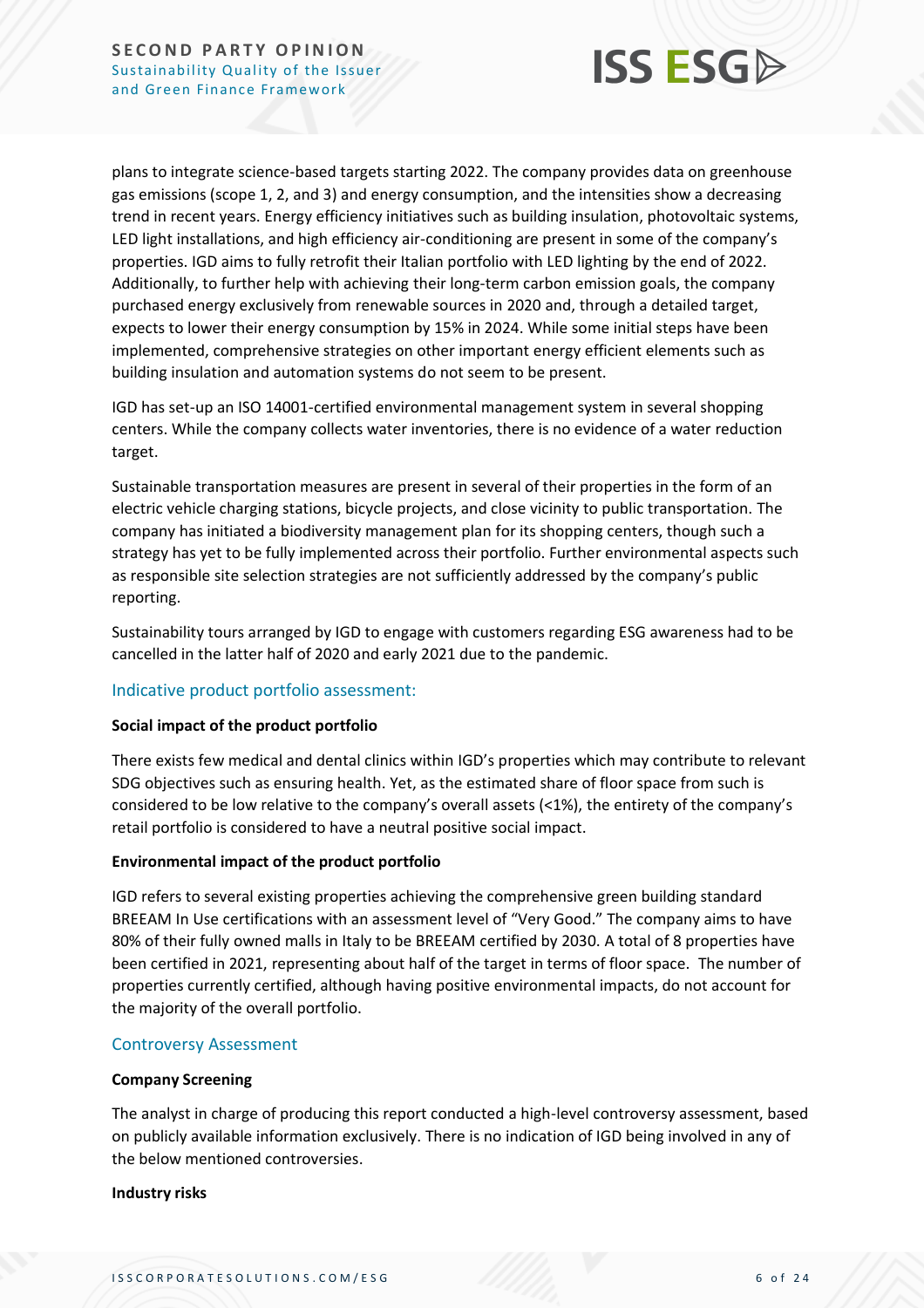#### **SECOND PARTY OPINION** Sustainability Quality of the Issuer and Green Finance Framework



Based on a review of controversies in the period of 07 January 2020 – 07 January 2022, the greatest risk reported against companies operating in Real Estate industry relate to activities of labour rights and paying fair share of taxes. This is closely followed by activities related to human rights. The top two issues that have been reported against companies within the industry are as follows: failure to respect the right to just and favourable conditions of work and failure to pay fair share of taxes. This is closely followed by failure to respect consumer health and safety, and failure to conduct human rights due diligence (both equal in third place).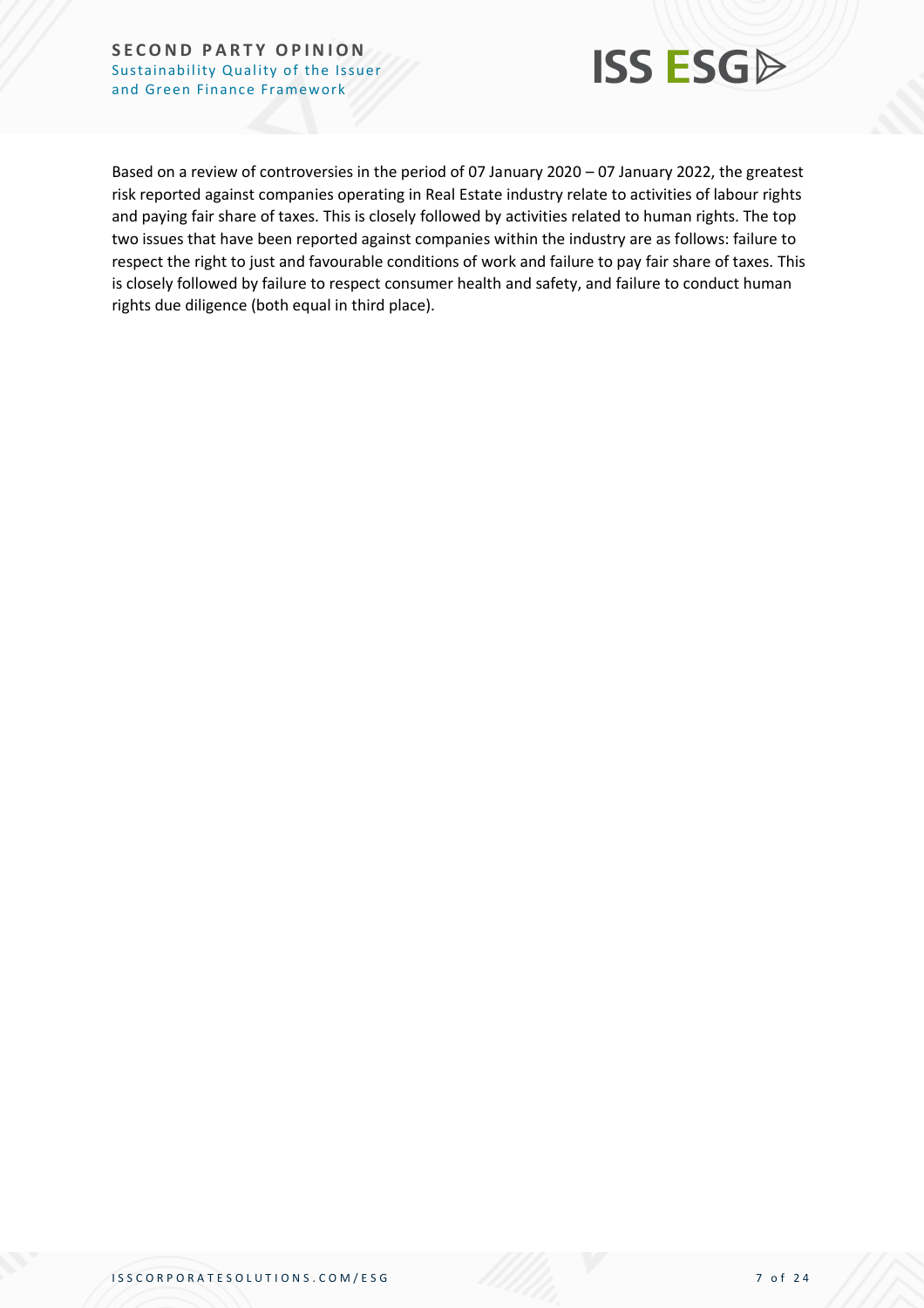

#### <span id="page-7-0"></span>B. CONSISTENCY OF GREEN FINANCE INSTRUMENTS WITH IGD'S SUSTAINABILITY **STRATEGY**

#### *Key sustainability objectives and priorities defined by the issuer*

In 2017, IGD launched its "Becoming Great" strategy, which acts as the foundation of the issuer's sustainability strategy. IGD's "Becoming Great" sustainability strategy focuses on the environment (Green), people (Responsible), ethics (Ethical), attractive locations (Attractive), together with its stakeholders (Together).

IGD's commitment to these sustainability principles are testified by IGD's following actions, as outlined in its 2021 sustainability report (latest available).<sup>2</sup>

- **Green**: Altogether 1.2 millions euros were invested to improve energy efficiency in the structures in Italy and 620,000 euros in Romania; Reporting on Scope 3 was begun; Certification renewed for 2 Breeam In Use certified assets, with an improvement in the evaluation; Energy consumption was maintained at levels that were significantly lower compared to 2019, even in the months where opening restrictions were not in place; The roll out plan for the installation of 22 kw EV charging stations was concluded. There are now 20 Shopping Centres with this type of charging station and 35 charging stations installed; Work on mobility: work was completed on the cycle path to reach Clodì Retail Park and a bus stop was created near Katanè Shopping Centre; an audit for ISO 14001 was conducted in 2021 for the 8 shopping centers and IGD headquarters in Bologna and compliance was confirmed.
- **Responsible**: The new Information Technology corporate role was defined; Training activities regarding soft skills for corporate directors and managerial staff were carried out as were those regarding digital skills for Shopping Centre Managers; Covid policies regarding employees were updated: a smart working agreement was signed and employees were given the possibility to receive their vaccination with the creation of a hub in agreement with the National Health Service, so as to accelerate the vaccination process; 100% of employees used the corporate welfare services; Bio Safety Certification obtained for 7 Shopping Centres as well as the headquarter
- **Ethical**: Strategic guidelines including those regarding Sustainability were shared with the new Board of Directors during 3 induction sessions with the participation of the Company's Management; Second audit cycle was carried out for the UNI ISO 37001:2016 "Anti bribery management system" certification, with the identification of areas of adjustment; The Top Management's variable remuneration was anchored to performance targets regarding ESG issues; Positive assessments were obtained from external companies (proxy advisors) with regard to governance risk and the integration of sustainability into governance
- **Attractive**: Two vaccination hubs were created in two freehold Shopping Centres, with over 400,000 people being vaccinated since they were opened; Scouting activities for new brands continued with the introduction of 34 new tenants in the Italian Shopping Malls. The first medical clinic in an IGD Shopping Centre was also introduced; Marketing activity resumed, with focus on experience, omnichannel and loyalty; The Digital Plan was developed, which integrated tools that were already present with new ones created during the year, so as to

<sup>2</sup> See here.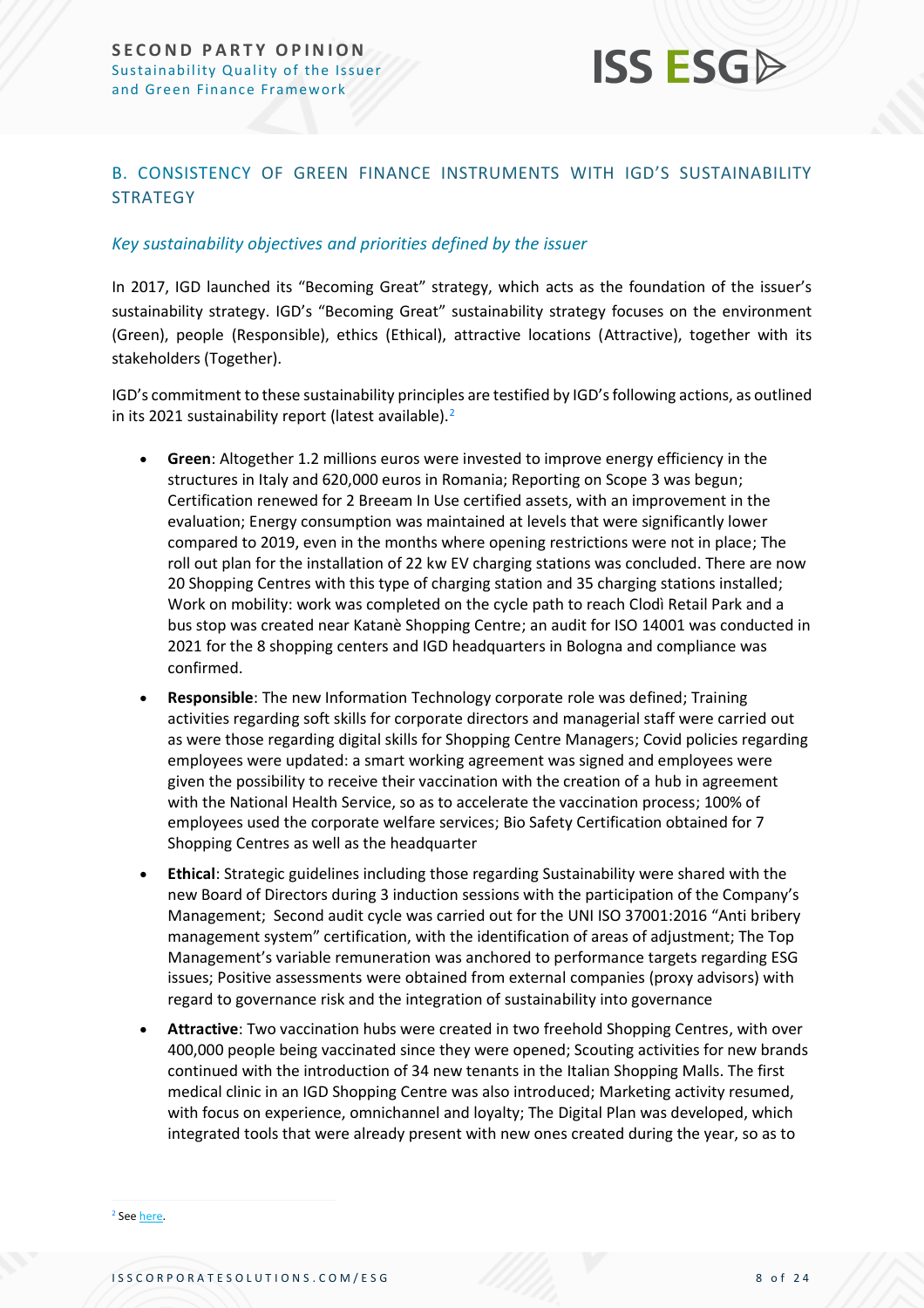

give the visitors the possibility to get in touch with the Shopping Centres both in a digital and physical manner during the so-called customer journey

• **Together**: Structured engagement was carried out with all stakeholders in order to understand their expectations; Engagement activities were carried out with the banking system also in order to assess the tools regarding sustainable finance. On this point, the Company started to organise the relevant frameworks; Increased discussions were held with investors on CSR issues (an increase, for example, in the meetings organised during the Italian Sustainability Week of Borsa Italiana – The Italian Stock Exchange) Engagement activities were carried out with approximately 17,000 Shopping Centre visitors and non visitors and, in cooperation with Nomisma, with 5,000 students between the age of 12 and 19; Cooperation with 201 local associations and NPOs was maintained; the Shopping Centres also contributed to local projects in the form of €140,000

In 2020 IGD formalized its adhesion to the United Nations' Global Compact. IGD's support for the Ten Principles of the Global Compact relating to Human Rights, Labor, Environment and Anti-Corruption are also reported in its sustainability report.

In addition, IGD also became a signatory of the guidelines of Global Compact Network Italy in 2020, and identified **10 SDGs** that are relevant to its business and are connected to the material issues IGD identified. These SDGs are outlined below.



#### *Rationale for issuance*

The real estate sector accounts for a large part of total energy consumption and GHG emissions in Europe. Therefore, IGD believes that it has a central role to play in the transition to a sustainable economy and the achievement of the objectives set by the Paris Agreement.

For more than 10 years, IGD has been working towards making its business more sustainable from various points of view: economic, social and environmental. It has also decided to publicly commit in the future and actively contribute to a transition towards a "low carbon" economy in the cities where its shopping centres are located.

By establishing this Green Financing Framework (the "Framework"), it aims to further emphasize its commitment to sustainability, and meaningfully demonstrate how its funding obligations support its sustainability objectives. Green Financing Instruments ("GFIs") will support its journey to achieve its sustainability ambitions. The Framework aims to cover bonds, loans, and any other financing instruments.

#### *Contribution of Use of Proceeds categories to sustainability objectives and priorities*

ISS ESG mapped the Use of Proceeds categories financed under its Green Finance Instruments with the sustainability objectives defined by the issuer, and with the key ESG industry challenges as defined in the ISS ESG Corporate Rating methodology for the Real Estate sector. Key ESG industry challenges are key issues that are highly relevant for a respective industry to tackle when it comes to sustainability, e.g. climate change and energy efficiency in the buildings sector. From this mapping, ISS ESG derived a level of contribution to the strategy of each Use of Proceeds categories.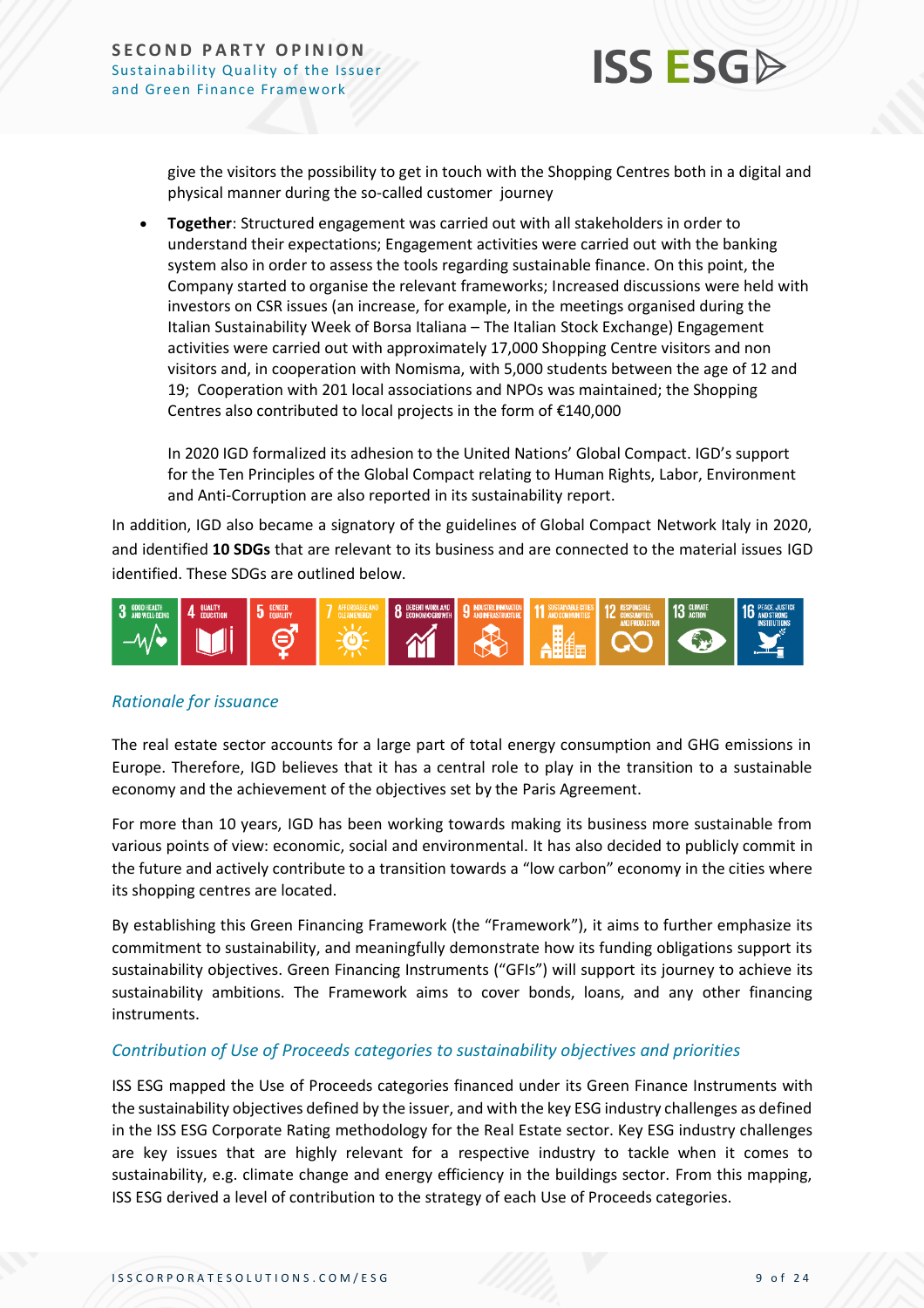#### **SECOND PARTY OPINION** Sustainability Quality of the Issuer and Green Finance Framework



| <b>USE OF PROCEEDS</b><br><b>CATEGORY</b> | <b>SUSTAINABILITY OBJECTIVES</b><br><b>FOR THE ISSUER</b> | <b>KEY ESG INDUSTRY</b><br><b>CHALLENGES</b> | <b>CONTRIBUTION</b>                          |
|-------------------------------------------|-----------------------------------------------------------|----------------------------------------------|----------------------------------------------|
| <b>Green Buildings</b>                    |                                                           |                                              | Contribution to a<br>material objective      |
| <b>Energy Efficiency</b>                  |                                                           |                                              | Contribution to a<br>material objective      |
| <b>Renewable Energy</b>                   |                                                           |                                              | Contribution to a<br>material objective      |
| Clean<br>Transportation                   |                                                           |                                              | Contribution to a non-<br>material objective |

**Opinion:** *ISS ESG finds that the IGD focuses on three of the key ESG industry challenges for the sector, and on clean transportation which is one of the core sustainability objectives of the company. The rationale for issuing Green Finance Instruments is clearly described by the issuer.*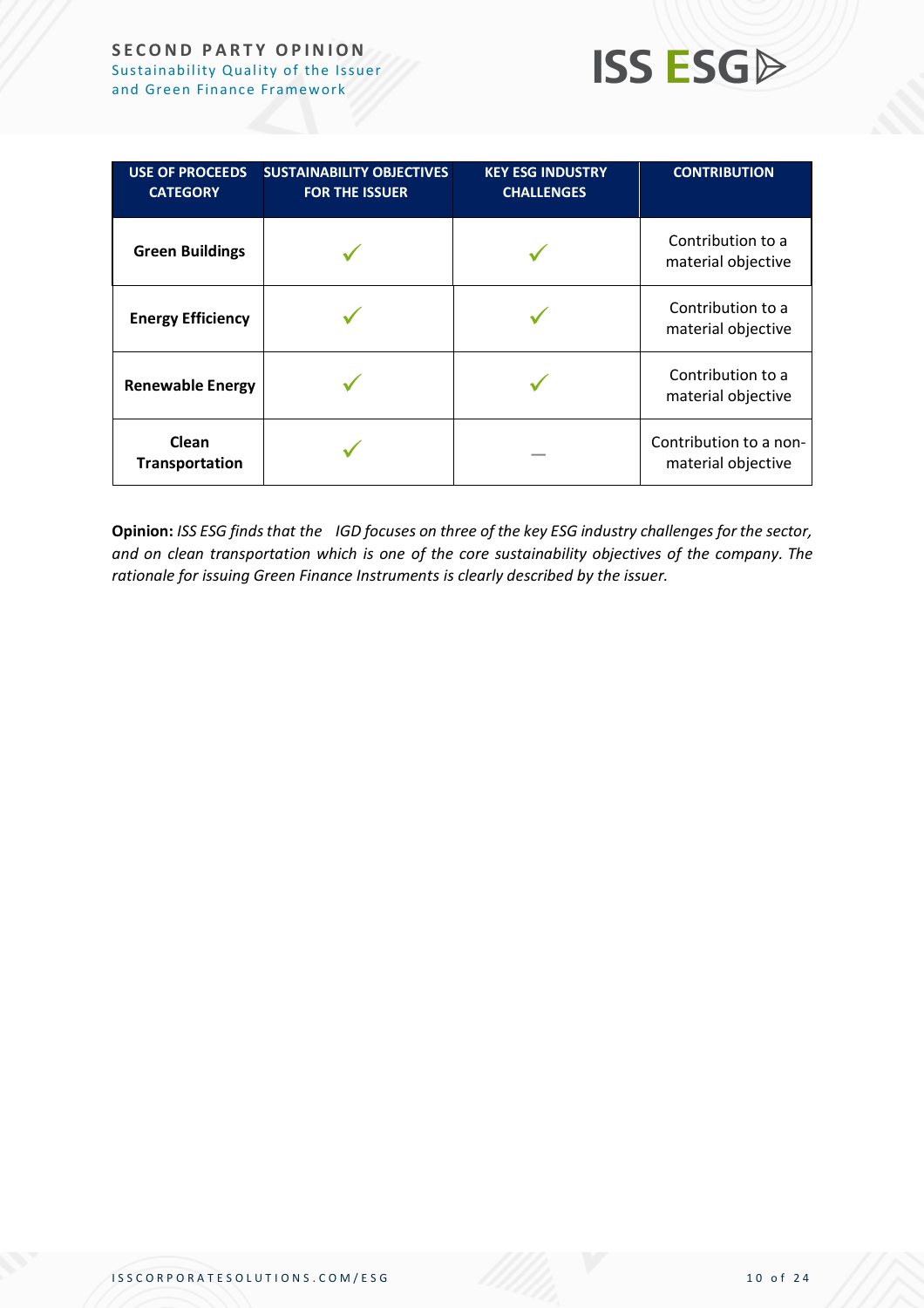## **ISS ESGA**

### <span id="page-10-0"></span>**PART II: ALIGNMENT WITH GREEN BOND PRINCIPLES AND GREEN LOAN PRINCIPLES**

#### **1. Use of Proceeds**

#### **FROM ISSUER'S FRAMEWORK**

An amount at least equivalent to the net proceeds from any GFIs issued under this Framework will be used to finance or refinance, in whole or in part, new or existing green projects ("Eligible Green Projects") subject to the following eligibility criteria, together forming the Eligible Green Project Portfolio (the "Green Portfolio").

| <b>Eligible Green Projects Categories</b> | <b>ELIGIBILITY CRITERIA</b>                                                                                                                                                                                                                                                                                                                                                                                                                                                                                                                                                                                                                                                                                                                                                                                                                                                                                                                                                    |  |  |
|-------------------------------------------|--------------------------------------------------------------------------------------------------------------------------------------------------------------------------------------------------------------------------------------------------------------------------------------------------------------------------------------------------------------------------------------------------------------------------------------------------------------------------------------------------------------------------------------------------------------------------------------------------------------------------------------------------------------------------------------------------------------------------------------------------------------------------------------------------------------------------------------------------------------------------------------------------------------------------------------------------------------------------------|--|--|
| <b>Green Buildings</b>                    | Acquisition and ownership of buildings that received the following<br>certifications:<br>BREEAM certification Very Good or above<br>$\circ$<br>DGNB certification Gold or above<br>$\circ$<br>LEED certification Gold or above<br>$\circ$                                                                                                                                                                                                                                                                                                                                                                                                                                                                                                                                                                                                                                                                                                                                      |  |  |
| <b>Energy Efficiency</b>                  | Investment and/or expenditures to improve the energy efficiency<br>of IGD's buildings, such as:<br>1. Renovation and refurbishment of buildings leading to a<br>Primary Energy Demand (PED) reduction of at least 30% <sup>3</sup><br>Acquisition, installation, maintenance or repair of energy<br>2.<br>efficiency equipment <sup>4</sup> , such as:<br>insulation equipment<br>$\circ$<br>energy efficient windows<br>$\circ$<br>energy efficient doors<br>$\circ$<br>energy efficient light sources<br>$\circ$<br>HVAC and water heating systems<br>$\circ$<br>3.<br>Acquisition, installation, maintenance and<br>repair<br>of<br>instruments and devices for measuring, regulation and<br>controlling energy performance of buildings, such as:<br>zoned/smart thermostats and sensing equipment<br>$\circ$<br>building automation and control systems<br>$\circ$<br>energy management systems<br>$\circ$<br>smart meters for gas, heat, cool and electricity<br>$\circ$ |  |  |
|                                           | light control systems,<br>$\circ$<br>façade or roofing elements such as solar shading or solar<br>$\circ$<br>control functions                                                                                                                                                                                                                                                                                                                                                                                                                                                                                                                                                                                                                                                                                                                                                                                                                                                 |  |  |

<sup>&</sup>lt;sup>3</sup> The 30% reduction in primary energy demand occurred in comparison to the baseline performance before the refurbishment.

<sup>&</sup>lt;sup>4</sup> These elements comply with the minimum requirements set for individual components and systems in the applicable national measures implementing Directive 2010/31/EU and, where applicable, are rated in the highest two populated classes of energy efficiency in accordance with Regulation (EU) 2017/1369 and the delegated acts adopted under that Regulation.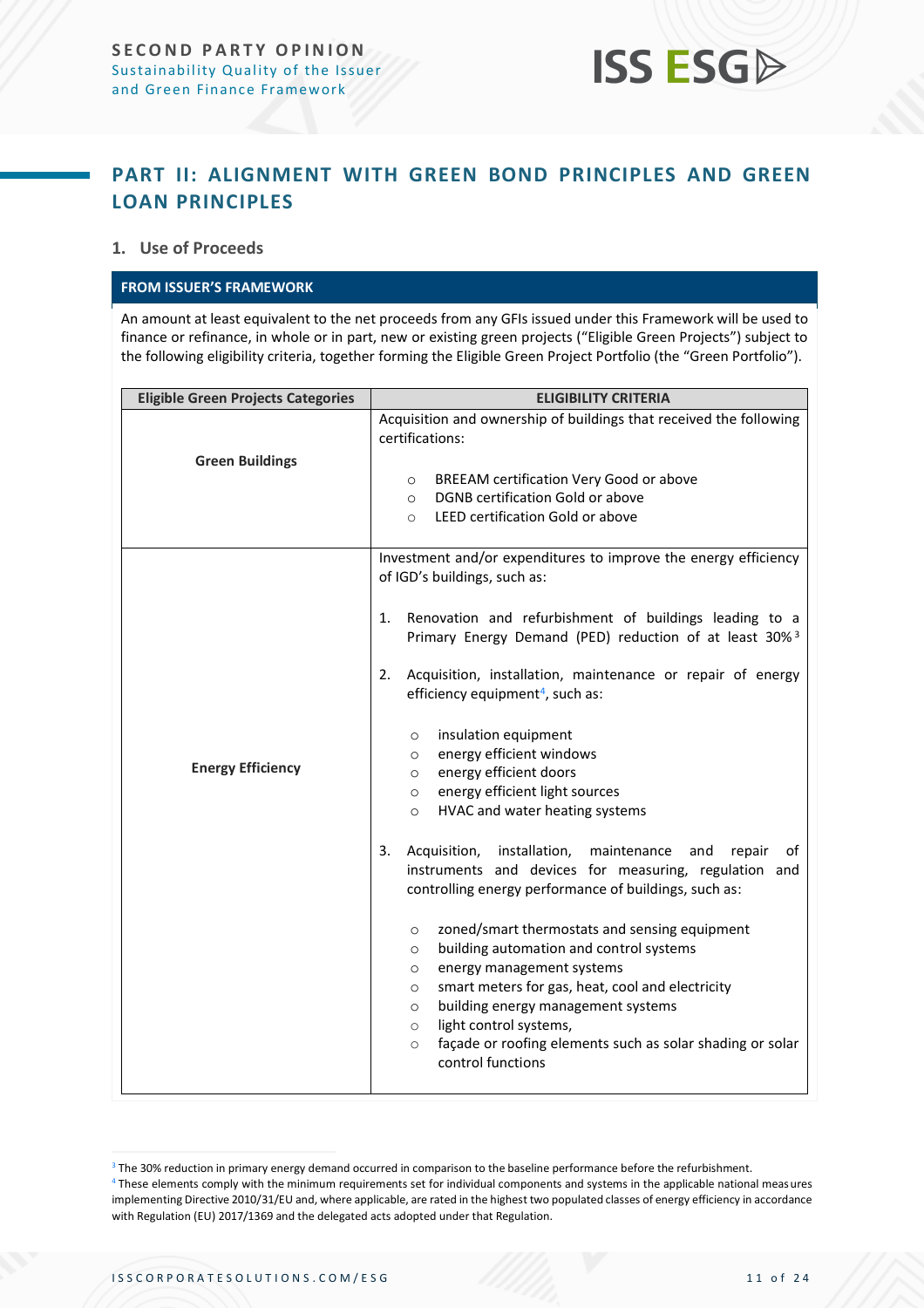#### **SECOND PARTY OPINION** Sustainability Quality of the Issuer and Green Finance Framework



|                             | Acquisition, installation, maintenance and repair of on-site       |  |  |  |
|-----------------------------|--------------------------------------------------------------------|--|--|--|
|                             | renewable energy equipment, such as:                               |  |  |  |
| <b>Renewable Energy</b>     |                                                                    |  |  |  |
|                             | solar photovoltaic systems<br>$\circ$                              |  |  |  |
|                             | solar hot water panels<br>$\circ$                                  |  |  |  |
|                             | heat pumps <sup>5</sup><br>$\circ$                                 |  |  |  |
|                             | wind turbines<br>$\bigcirc$                                        |  |  |  |
|                             | any ancillary technical equipment of the above<br>$\circ$          |  |  |  |
|                             |                                                                    |  |  |  |
|                             | Acquisition, installation, maintenance and repair of equipment and |  |  |  |
|                             | associated infrastructure to promote the use of low carbon         |  |  |  |
| <b>Clean Transportation</b> | transport, such as:                                                |  |  |  |
|                             |                                                                    |  |  |  |
|                             | electric vehicle charging points<br>$\circ$                        |  |  |  |
|                             | cycling facilities<br>$\circ$                                      |  |  |  |
|                             |                                                                    |  |  |  |

Eligible Green Projects may include assets, investments, and capital and selected operational expenditures.

Investments, and capital and operational expenditures are subject to a 36 month lookback period. Assets falling under the Green Building category will be recognised at their last appraisal value and shall qualify for refinancing without a specific look-back period provided that they follow the relevant eligibility criteria.

*Opinion: ISS ESG considers the Use of Proceeds description provided by IGD's Green Finance Framework as aligned with the ICMA's Green Bond Principles and LMA's Green Loan Principles. The Eligible Green Projects Categories defined by IGD Group are transparent, clear and aligned with categories defined by the principles. Besides that, IGD adopts a good practice of explicitly stating the lookback period for its investments, and capital and operational expenditures.* 

#### **2. Process for Project Evaluation and Selection**

#### **FROM ISSUER'S FRAMEWORK**

IGD has established a dedicated internal Sustainability Committee (the "Committee", see Sustainability Governance paragraph) to identify, review, monitor and approve all Eligible Green Projects that meet the eligibility criteria.

The Committee will be responsible for:

- Reviewing, selecting and validating the Eligible Green Projects, as well as replacing assets and expenditures that no longer comply with the Eligibility Criteria.
- Monitoring and approving the annual allocation and impact reporting of the GFIs.
- Reviewing and approving the Green Financing Framework and any changes proposed or made to the Framework to ensure IGD is in-line with best market practices.

The committee will meet at least on an **annual basis,** or more frequently as required, to review proposed allocations and ensure that these are in alignment with the Framework.

Projects are considered and assessed based on their environmental impact, their compliance with IGD's Eligibility Criteria, and their contribution to IGD's sustainability strategy.

#### **Sustainability Risks**

<sup>5</sup> Heat pumps contribute to the targets for renewable energy in heat and cool in accordance with Directive (EU) 2018/2001.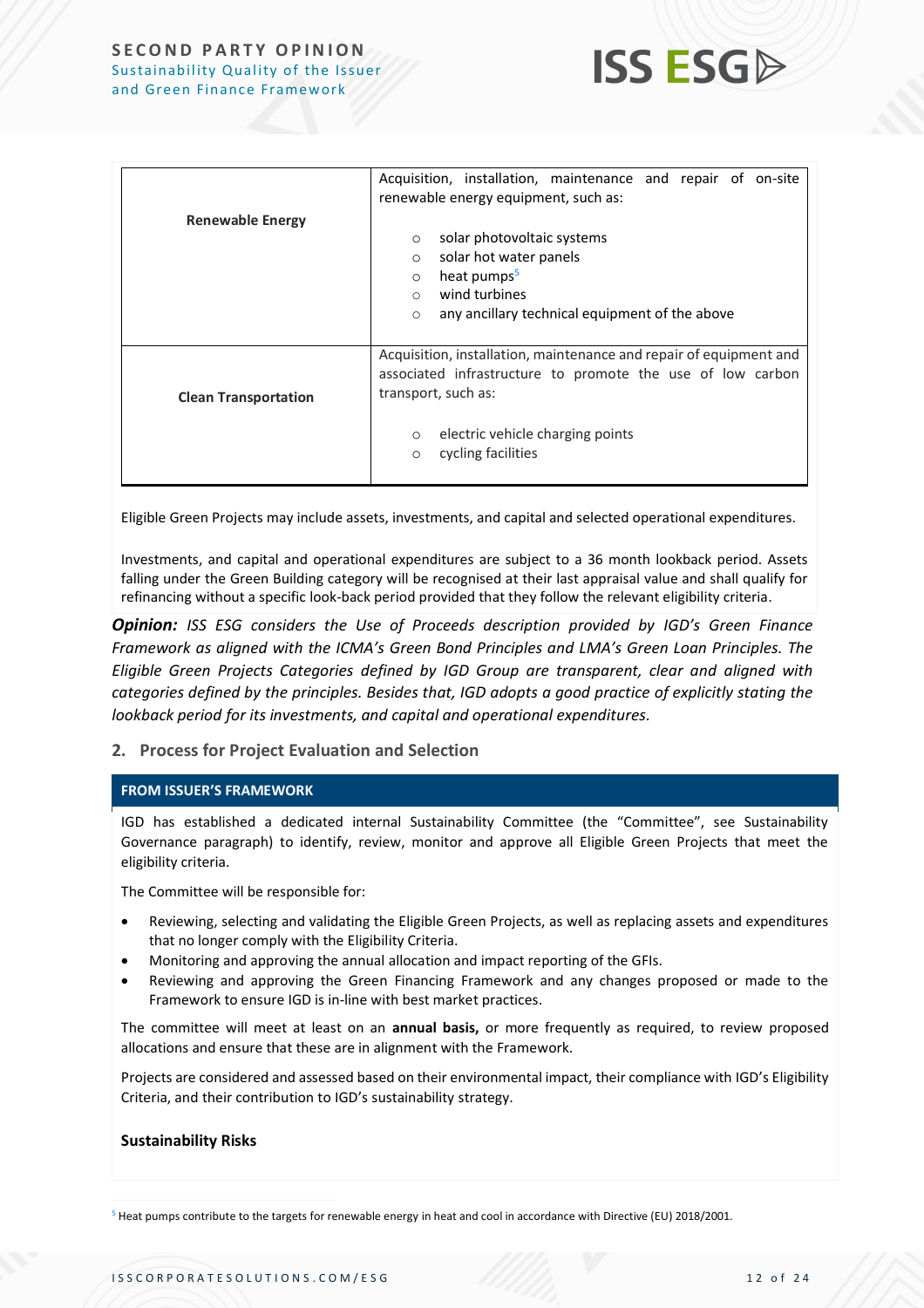

IGD has in place procedures, processes, and risk management systems to identify, monitor and mitigate adverse environmental impacts of its Eligible Green Projects.

Every year IGD monitors its risks by means of IGD's Enterprise Risk Management (ERM) system. Indeed, some more relevant risks have ESG (Environmental, Social and Governance) implications. They are included in the ERM model and are subjected to constant control with the help of advanced and effective risk management models. Others, which are important for corporate business, are linked to what IGD considers to be relevant material issues. They are also linked to the policies and actions identified in order to limit the risk and to the indicators used to monitor the effectiveness of the actions undertaken. Internally, the Company verifies every year the level of effectiveness of the actions undertaken to mitigate each risk and, at the same time, it assesses whether any modifications to existing risks are required. IGD reports on these risks annually in IGD's Sustainability Report, available on IGD's website<sup>6</sup>.

Below are IGD's risks and impacts and the associated policies to prevent/resolve them

| <b>Material issue</b>                                                                                                                                                                                                                                                                                                                                                                                                                                                                 | Why the issue is material                                                                                                                        | <b>Risks and possible impacts</b>                                      | Short/medium/l<br>ong term                                                                                                                                                                                                                                                                                                                                                                                                             | <b>Associated policies and action plans</b>                                                                                                                                                                                                                                                                                                                                                                                                                                    |
|---------------------------------------------------------------------------------------------------------------------------------------------------------------------------------------------------------------------------------------------------------------------------------------------------------------------------------------------------------------------------------------------------------------------------------------------------------------------------------------|--------------------------------------------------------------------------------------------------------------------------------------------------|------------------------------------------------------------------------|----------------------------------------------------------------------------------------------------------------------------------------------------------------------------------------------------------------------------------------------------------------------------------------------------------------------------------------------------------------------------------------------------------------------------------------|--------------------------------------------------------------------------------------------------------------------------------------------------------------------------------------------------------------------------------------------------------------------------------------------------------------------------------------------------------------------------------------------------------------------------------------------------------------------------------|
| The Shopping Centres, by their very nature,<br>are energy-intensive structures with an<br>environmental impact. IGD is committed<br>to operating in such a way as to reduce<br>these impacts (with their economic<br><b>Climate Change</b><br>repercussions), by identifying actions that<br>are increasingly effective both during the<br>construction/restyling phase of the Centres Sanctions related to the increasingly<br>and in the management of the structures<br>themselves | Increase in energy consumption and costs<br>and damages to assets due to unexpected<br>environmental factors (flooding,<br>temperature increase) | Medium                                                                 | - Structural actions (photovoltaic systems, LED lighting systems) and asset<br>analysis aimed at fostering both energy efficiency of the structures and<br>resilience to weather conditions.                                                                                                                                                                                                                                           |                                                                                                                                                                                                                                                                                                                                                                                                                                                                                |
|                                                                                                                                                                                                                                                                                                                                                                                                                                                                                       |                                                                                                                                                  | Increase in management costs due to a rise<br>in prices of fossil fuel | Short                                                                                                                                                                                                                                                                                                                                                                                                                                  | - Structural actions (photovoltaic systems, LED lighting systems) and asset<br>analysis aimed at fostering both energy efficiency of the structures and<br>resilience to weather conditions<br>Continuous monitoring of electricity consumption by means of divisional<br>meters and monthly internal reporting; integrated monitoring system pilot<br>project carried out<br>- Management actions also in line with UNI EN ISO 14001 and BREEAM<br>certification requirements |
|                                                                                                                                                                                                                                                                                                                                                                                                                                                                                       | stringent environmental regulations                                                                                                              | Medium                                                                 | EMS (Environmental Management System ) UNI EN ISO 14001 certified both<br>with regard to the headquarters and to 24 Shopping Centres                                                                                                                                                                                                                                                                                                   |                                                                                                                                                                                                                                                                                                                                                                                                                                                                                |
|                                                                                                                                                                                                                                                                                                                                                                                                                                                                                       | Risk regarding non-compliance to new<br>European/national laws on environmental<br>issues                                                        | Medium/long                                                            | - Constant vigilance regarding initiatives by means of active participation in<br>the ECSP Sustainability Committee and in the ESG Commission of the CNCC                                                                                                                                                                                                                                                                              |                                                                                                                                                                                                                                                                                                                                                                                                                                                                                |
|                                                                                                                                                                                                                                                                                                                                                                                                                                                                                       | Reputational fall due to a lack in<br>management/investments with regard to<br>environmental issues                                              | <b>Short</b>                                                           | - UNI EN ISO 14001 certification:<br>Breeam and Breeam in Use certification obtained for key assets. The<br>possibility for other Shopping Centres to be certified is currently under<br>assessment:<br>- Investments to improve energy efficiency;<br>- 100% energy from renewable sources;<br>Awareness raising activities regarding visitors, tenants and employees;<br>- Circular economy: "Waste2Value" project and "And" project |                                                                                                                                                                                                                                                                                                                                                                                                                                                                                |

IGD also responds to the recommendations of the Task Force on Climate-Related Financial Disclosures<sup>7</sup>, with the aim to provide stakeholders with all the necessary information in order to assess the company's approach to climate change, examining in detail the 4 required areas: governance, strategy, risk management and metrics/targets related to this issue.

In addition, IGD's assets are all subject to the comprehensive European, national and industry related regulations for working and social conditions. IGD has been signatory of the UN Global Compact since 2020, and has implement a strong Code of Conduct covering internal policies and procedures related to anti-bribery (In order to further consolidate this commitment to combat and mitigate corruption-related risks, IGD obtained UNI ISO 37001:2016 "Anti-bribery management system" certification), privacy, whistleblowing and corporate welfare. IGD's Code of Conduct is available on IGD's website<sup>8</sup>.

<sup>6</sup> See [here](https://www.gruppoigd.it/en/sustainability/sustainability-report/sustainability-report-archive/)

<sup>&</sup>lt;sup>7</sup> Final Report, Recommendations of the Task Force on Climate-related Financial Disclosures: [https://www.fsb](https://www.fsb-tcfd.org/publications/finalrecommendations-report/)[tcfd.org/publications/finalrecommendations-report/](https://www.fsb-tcfd.org/publications/finalrecommendations-report/) <sup>8</sup> See [here](https://www.gruppoigd.it/en/governance/business-ethics/code-of-conduct/)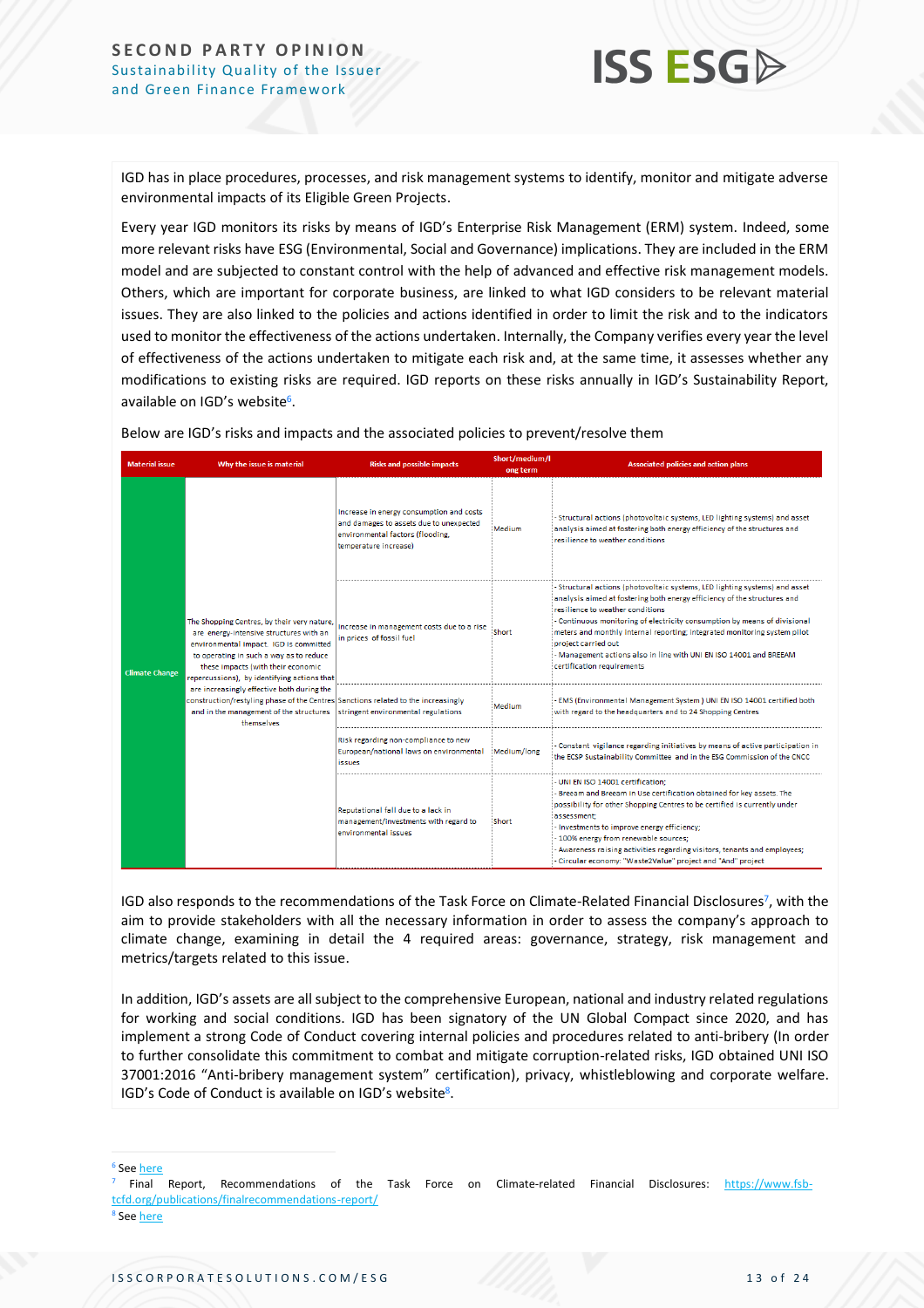

*Opinion: ISS ESG considers the Process for Project Evaluation and Selection description provided by IGD's Green Finance Framework as aligned with the ICMA's Green Bond Principles and Green Loan Principles. The process is structured and documented, engages with internal and external expertise, and well defined the responsibilities and accountability in a transparent and clear that is aligned with market good practices. The issuer also has a commitment and process in place to ensure transparency in case of controversy or potential identifications of ESG risks, and has stated that in case projects do not comply anymore, they will be excluded from the assets pool or be replaced.* 

#### **3. Management of Proceeds**

#### **FROM ISSUER'S FRAMEWORK**

The net proceeds from the GFIs will be managed by IGD's Finance Division on a portfolio, i.e. aggregated basis.

The net proceeds from the GFIs will be tracked through an internal register. An amount at least equivalent to the net proceeds of each GFI will be earmarked for allocation to green portfolio. IGD commits on a best effort basis to reach full allocation within 24 months following each issuance.

Where proceeds cannot be immediately allocated or reallocated, IGD will invest the balance of the net proceeds at its own discretion as per its liquidity management policy, including in cash or cash equivalents, or in other liquid marketable instruments.

The balance of proceeds should be periodically adjusted, in order to match allocations to Eligible Green Projects (re)financed during this period. To this end, if for any reason projects became no longer eligible, IGD commits to substitute them as soon as practical, on a best effort basis.

The payment of principal and interest on any bond issued under the Framework will be made from IGD's general funds and will not be linked to the performance of any Eligible Green Projects.

*Opinion: ISS ESG finds that Management of Proceeds proposed by IGD's Green Finance Framework as aligned with the ICMA's Green Bond Principles and Green Loan Principles. IGD Group has acknowledged that it intends to allocate an amount at least equivalent to the net proceeds of its green financing instruments towards its Eligible Green Projects. IGD Group also specified that any unallocated proceeds will be temporary and managed as per its liquidity management policy, and expected allocation within a period of 24 months, which is longer than the best market practice of 12 months. IGD Group also specified that the proceeds collected will be earmarked for allocation to green portfolio, which is also aligned with market good practice.* 

#### **4. Reporting**

#### **FROM ISSUER'S FRAMEWORK**

IGD will report on the allocation of net proceeds and associated impact metrics of the GFIs within one year from the first borrowing date and annually thereafter until the proceeds have been fully allocated, and as necessary in the event of material developments.

The Green Financing Report will be published as part of its Sustainability Report and will be made available on IGD's website: https://www.gruppoigd.it/sostenibilita/bilancio-di-sostenibilita/

#### Allocation Report

With the aim of providing transparent disclosure on the allocation of an amount equal to the net proceeds, the Allocation Report will include: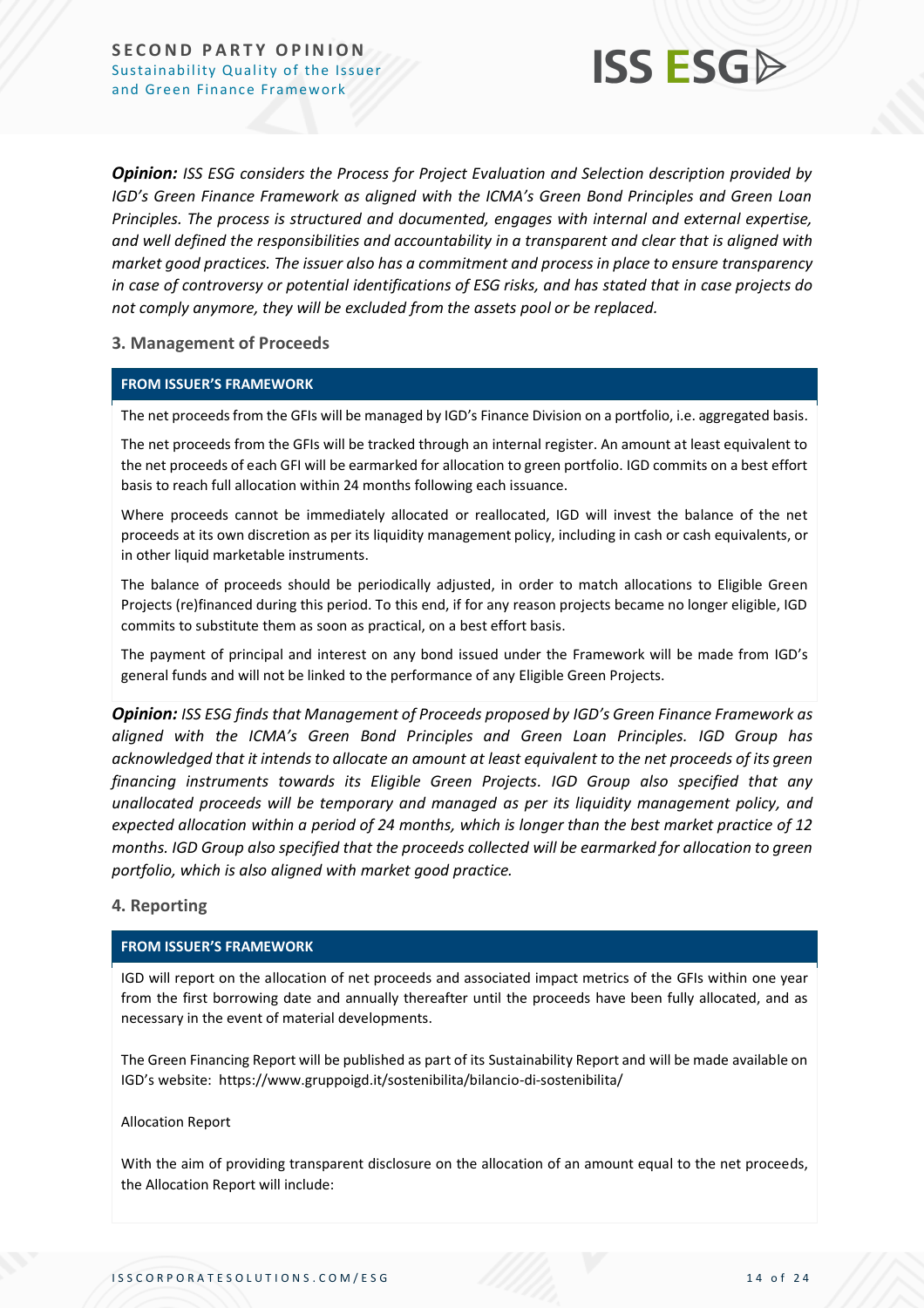#### **SECOND PARTY OPINION** Sustainability Quality of the Issuer and Green Finance Framework



- o A brief description of the Eligible Green Projects (re)financed, including a geographical distribution where feasible.
- o The amount of allocated proceeds, at least on a portfolio and category level.
- o The proportion of proceeds used for financing versus refinancing.
- o The balance of unallocated proceeds at the end of reporting period, if any.

#### Impact Report

The Impact Report will provide information on the associated environmental impact metrics and outcomes of the green expenditures, subject to the availability of suitable information and data. IGD intends to align its impact reporting with the Handbook for 'Harmonized Framework for Impact Reporting', June 2021 version $^9$ .

Examples of Impact reporting metrics include:

| <b>Eligible Project Category</b> | <b>Example Impact Reporting Metrics</b>                                                                                                                                                                                                                       |  |  |
|----------------------------------|---------------------------------------------------------------------------------------------------------------------------------------------------------------------------------------------------------------------------------------------------------------|--|--|
| <b>Green Buildings</b>           | Type of scheme, certification level and $m2$ gross building<br>area<br>Annual GHG emissions reduced/avoided (in $tCO2e$ )<br>relative to an established baseline<br>% of carbon emissions reduced/avoided relative to an<br>$\bullet$<br>established baseline |  |  |
| Renewable Energy                 | Annual GHG emissions reduced/avoided (in $tCO2e$ )<br>relative to an established baseline<br>Annual renewable energy generation (in KWh)<br>Capacity of renewable energy plant(s) constructed or<br>rehabilitated (in KW)                                     |  |  |
| <b>Energy Efficiency</b>         | Annual energy savings (in KWh)<br>Annual GHG emissions reduced/avoided (in $tCO2e$ )<br>٠<br>relative to an established baseline                                                                                                                              |  |  |

*Opinion: ISS ESG finds that the reporting proposed by IGD's Green Finance Framework as aligned with the ICMA's Green Bond Principles and Green Loan Principles. The level, information reported, frequency, scope and duration of the issuer's allocation reporting is clearly defined. In addition, the information reported, frequency and duration of the issuer's impact reporting are clearly defined that are aligned with market good practices.*

**5. External review**

**FROM ISSUER'S FRAMEWORK**

<sup>9</sup> Can be foun[d here](https://www.icmagroup.org/assets/documents/Sustainable-finance/2021-updates/Handbook-Harmonised-Framework-for-Impact-Reporting-June-2021-100621.pdf)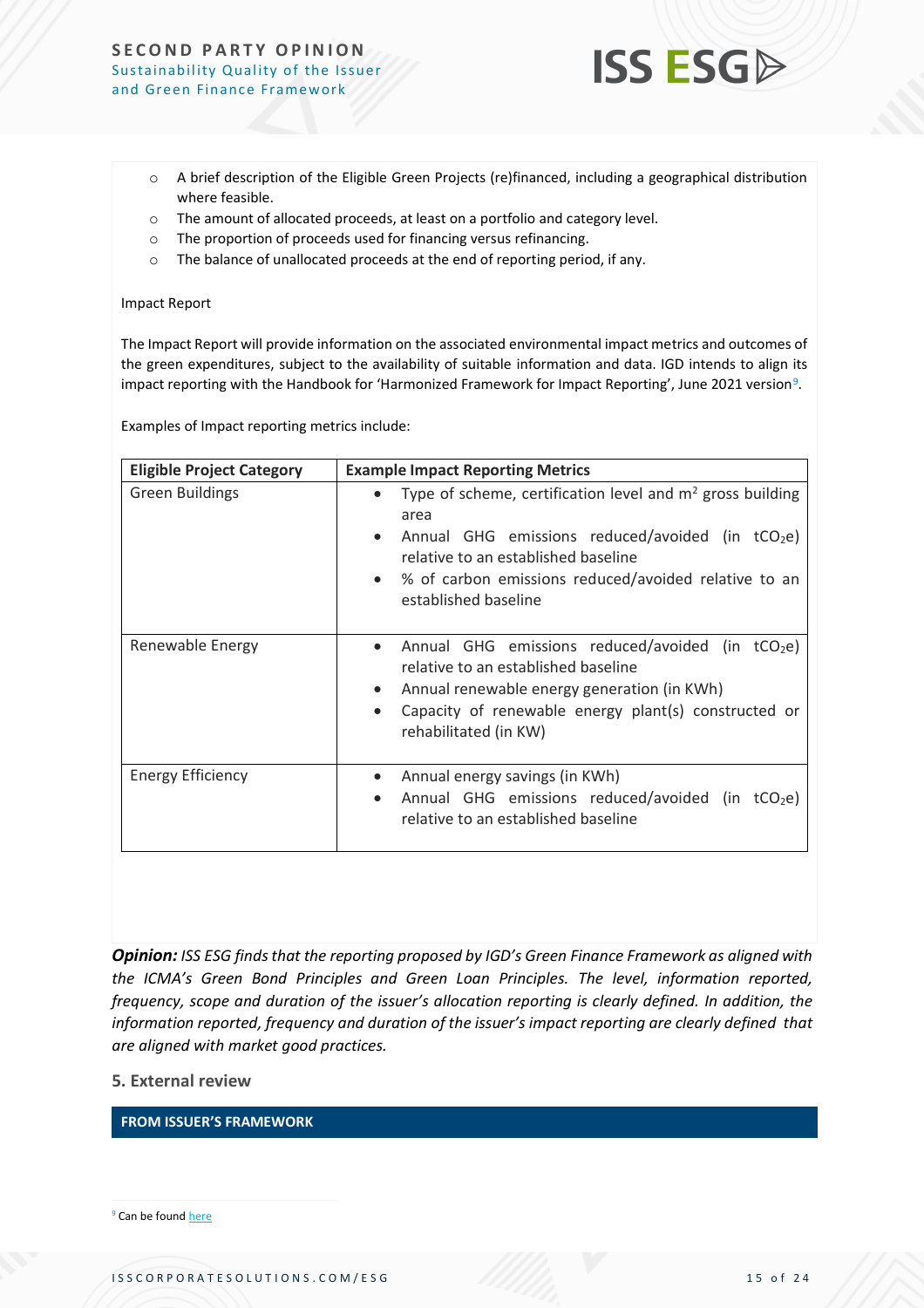

#### Second Party Opinion

ISS ESG has been appointed to review IGD's Framework and ultimately verify its alignment with the ICMA Green Bond Principles 2021, LMA Green Loan Principles 2021 and market practices.

#### Post-issuance external review:

An external reviewer will provide a limited assurance report on the allocation of the Green Financing Instruments in accordance with the Framework. Such report will be made available on IGD's website.

#### Amendments to this Framework

IGD will review this Framework from time to time, including its alignment to updated versions of the relevant Principles as and when available in the market. Any major update will be subject to the prior approval of ISS ESG or any such other qualified provider of Second Party Opinion. The limited assurance report will be available on IGD's website or integrated in the annual report.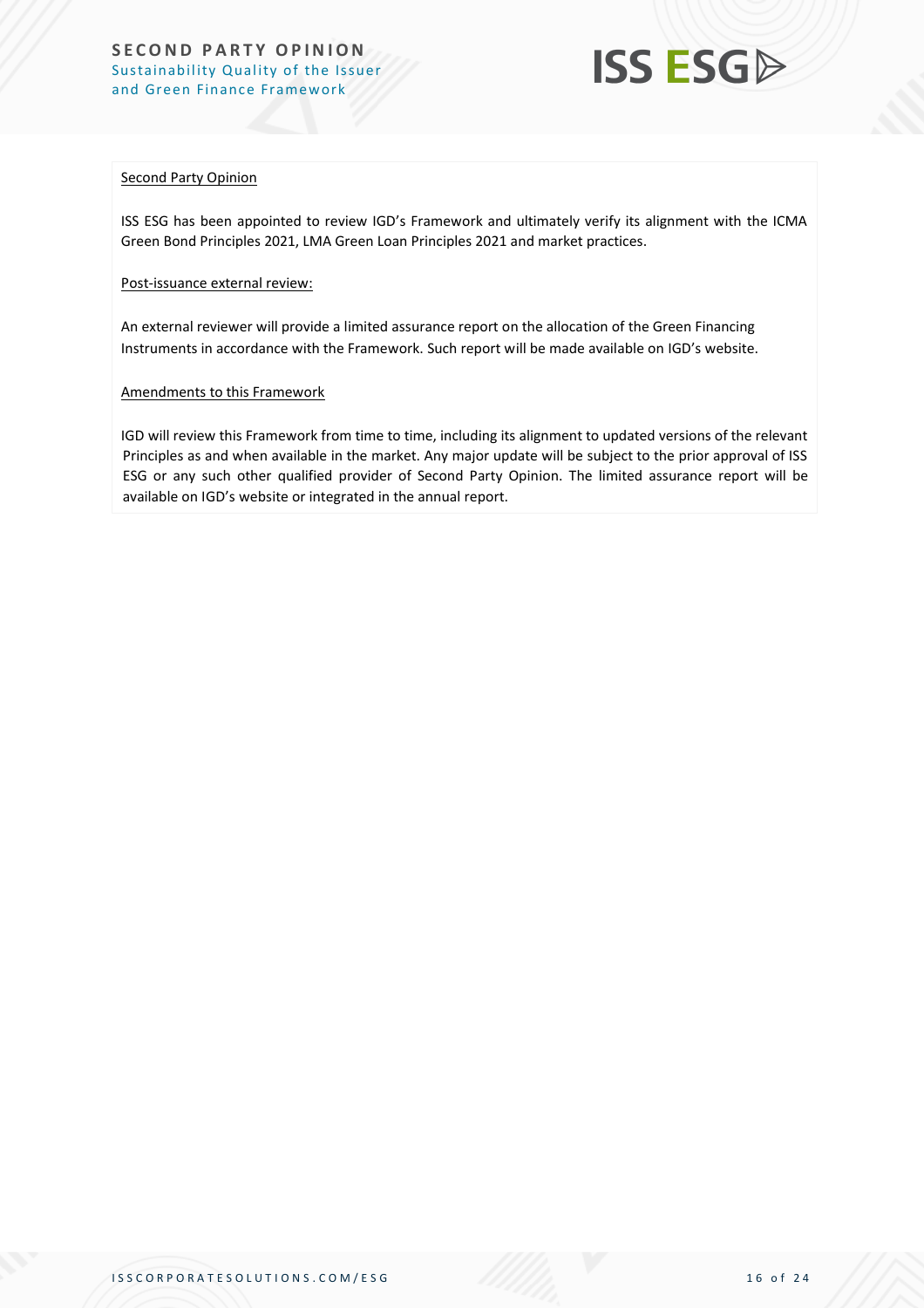### <span id="page-16-0"></span>**PART III: SUSTAINABILITY QUALITY OF THE ISSUANCE**

#### <span id="page-16-1"></span>A. CONTRIBUTION OF THE GREEN FINANCE INSTRUMENTS TO THE UN SDGs

Based on the assessment of the sustainability quality of the Green Finance Instruments selection criteria and using a proprietary methodology, ISS ESG assessed the contribution of the IGD's Green Finance Instruments to the Sustainable Development Goals defined by the United Nations (UN SDGs).

This assessment is displayed on 5-point scale (see Annex 1 for methodology):

| <b>Significant</b> | ا Limited          | No         | Limited             | <b>Significant</b>  |
|--------------------|--------------------|------------|---------------------|---------------------|
| <b>Obstruction</b> | <b>Obstruction</b> | Net Impact | <b>Contribution</b> | <b>Contribution</b> |

Each of the Green Finance Instruments' Use of Proceeds categories has been assessed for its contribution to, or obstruction of, the SDGs:

| <b>USE OF PROCEEDS</b>                                                               | <b>CONTRIBUTION OR OBSTRUCTION</b>     | <b>SUSTAINABLE</b><br><b>DEVELOPMENT GOALS</b> |
|--------------------------------------------------------------------------------------|----------------------------------------|------------------------------------------------|
| <b>Green Buildings</b><br>(BREEAM, DGNB or LEED)                                     | <b>Significant Contribution</b>        | SUSTAINABLE CITTES                             |
| <b>Energy Efficiency</b><br>(Renovation and                                          | <b>Limited Contribution</b>            |                                                |
| refurbishment of buildings)                                                          | Significant Contribution <sup>10</sup> | 13 GLIMATE                                     |
| <b>Energy Efficiency</b><br>(Acquisition, installation,<br>maintenance or repair of  | Limited Contribution <sup>11</sup>     | AFFORDABLE AN <mark>i</mark><br>Clean Energy   |
| energy efficiency<br>equipment)                                                      | Significant Contribution <sup>12</sup> | 13 GLIMATE                                     |
| <b>Energy Efficiency</b><br>(Acquisition, installation,<br>maintenance and repair of | <b>Limited Contribution</b>            |                                                |

<sup>&</sup>lt;sup>10</sup> This assessment differs from the ISS ESG SDG Solutions Assessment (SDGA) proprietary methodology designed to assess the impact of an Issuer's product and service portfolio on the SDGs. For the projects to be financed under Use of Proceeds categories that are based on with the Technical Screening Criteria defined by the EU Taxonomy Technical Annex, a significant contribution to climate change mitigation is attested. Assets compliance with EU taxonomy is not evaluated under the SPO.

<sup>&</sup>lt;sup>11</sup> This assessment is built upon the ISS ESG SDG Solutions Assessment (SDGA) proprietary methodology designed to assess the impact of an Issuer's product and service portfolio on the SDGs. However, as this is an operational-related aspect, the assessment is adapted to the specific case.

 $12$  This assessment differs from the ISS ESG SDG Solutions Assessment (SDGA) proprietary methodology designed to assess the impact of an Issuer's product and service portfolio on the SDGs. For the projects to be financed under Use of Proceeds categories that are based on with the Technical Screening Criteria defined by the EU Taxonomy Technical Annex, a significant contribution to climate change mitigation is attested. Assets compliance with EU taxonomy is not evaluated under the SPO.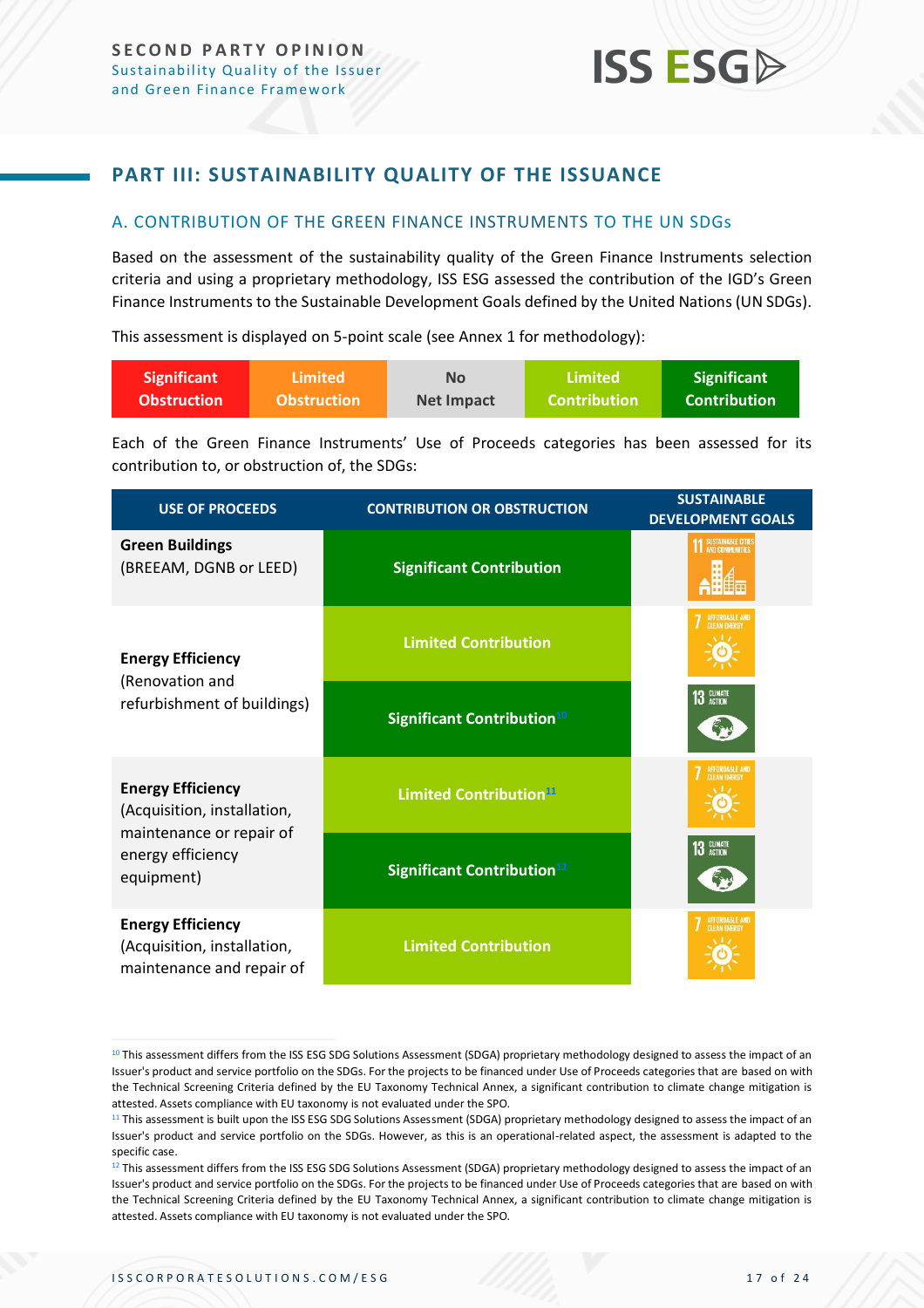#### **SECOND PARTY OPINION** Sustainability Quality of the Issuer

and Green Finance Framework

## **ISS ESGA**

| instruments and devices for<br>measuring, regulation and<br>controlling energy<br>performance of buildings) | Significant Contribution <sup>13</sup>       | 13 GLIMATE                                   |
|-------------------------------------------------------------------------------------------------------------|----------------------------------------------|----------------------------------------------|
| <b>Renewable Energy</b><br>(Rooftop Solar PV Systems<br>and Solar hot water panels)                         | <b>Limited</b><br><b>Contribution</b>        |                                              |
|                                                                                                             | Significant Contribution <sup>14</sup>       | 13 CLIMATE                                   |
| <b>Renewable Energy</b>                                                                                     | <b>Limited</b><br><b>Contribution</b>        |                                              |
| (Heat pumps)                                                                                                | <b>Significant Contribution<sup>15</sup></b> | 13 CLIMATE                                   |
| <b>Renewable Energy</b><br>(Buildings' Wind turbines)                                                       | <b>Limited</b><br><b>Contribution</b>        |                                              |
|                                                                                                             | Significant Contribution <sup>16</sup>       | 13 GLIMATE                                   |
| <b>Clean Transportation</b><br>(electric vehicle charging<br>points)                                        | <b>Limited Contribution</b>                  | AFFORDABLE AND<br>CLEAN ENERGY<br>13 GLIMATE |
| <b>Clean Transportation</b><br>(cycling facilities)                                                         | <b>Limited Contribution</b>                  | <b>AFFORDABLE AND</b><br>13 GLIMATE          |

 $14$  ibid

 $15$  ibid

 $16$  ibid

<sup>&</sup>lt;sup>13</sup> This assessment differs from the ISS ESG SDG Solutions Assessment (SDGA) proprietary methodology designed to assess the impact of an Issuer's product and service portfolio on the SDGs. For the projects to be financed under Use of Proceeds categories that are based on with the Technical Screening Criteria defined by the EU Taxonomy Technical Annex, a significant contribution to climate change mitigation is attested. Assets compliance with EU taxonomy is not evaluated under the SPO.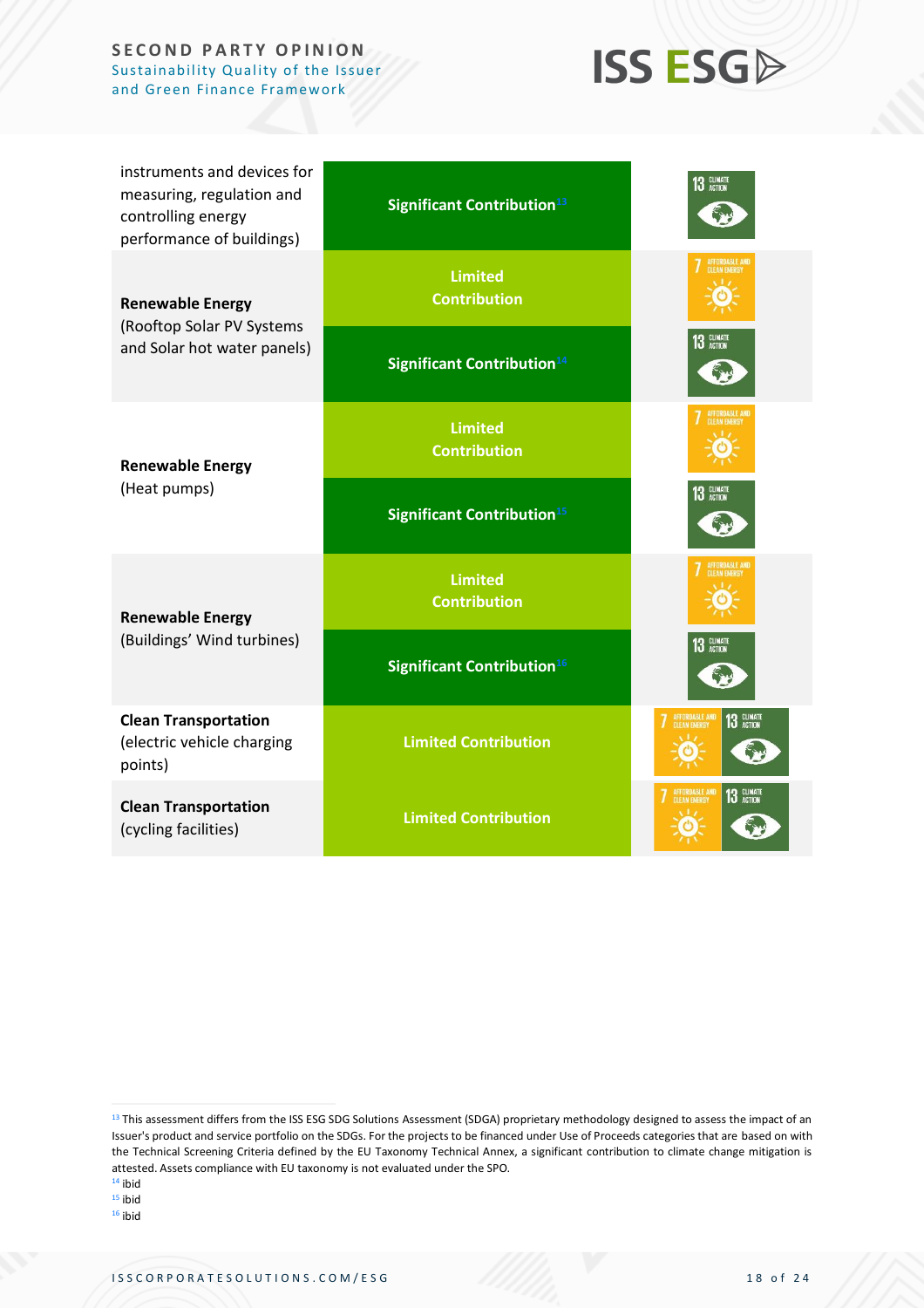

#### <span id="page-18-0"></span>B. MANAGEMENT OF ENVIRONMENTAL AND SOCIAL RISKS ASSOCIATED WITH THE SELECTION CRITERIA

#### **Green buildings, energy efficiency, renewable energy and clean transportation**

As a Use of Proceeds categories, green buildings, energy efficiency, renewable energy and clean transportation have a significant contribution to the SDG 11 "Sustainable cities and communities", "Affordable and Clean Energy" and SDG 13 "Climate Action". The table below presents the findings of an ISS ESG assessment of the selection criteria against ISS ESG KPIs.

#### **ASSESSMENT AGAINST ISS ESG KPI**

#### **Prerequisite for Green Buildings**

✓ The issuer ensures that all buildings financed underwent an appropriate and detailed selection process that ensures good standards regarding energy efficiency. All of the issuers' assets are covered by building certificates EPC.

#### **Site selection**

- ✓ The issuer has a strategy on responsible site selection in place. Furthermore, UNI ISO 14001 certification (obtained by 95% of the issuer's assets in terms of sqm value) ensures that environmental measures are fully complied with.
- ✓ The issuer ensures that all projects are located within 1 km from one or more modalities of public transport.

#### **Construction standards**

- ✓ The issuer systematically ensures that assets financed under this framework provide for sustainable procurement regarding building materials. All projects (re)financed by the issuer through its green bonds are BREEAM certified, which warrants sustainable procurement regarding building materials.
- ✓ The assets are and will be located in a country where national legislation provides for high labour and health and safety standards concerning construction and maintenance work (e.g. ILO core conventions).

#### **Community dialogues**

✓

✓ The issuer complies with current regulations that require a public survey for any development project. Each of the issuer's Shopping Centre establishes and maintains continuous relations with its local community, following a structured procedure.

#### **Water use minimisation in buildings**

 The issuer monitors water consumption and ensures water efficiency (as is required by UNI ISO 14001 certification and BREEAM, which IGD has a policy of obtaining). All projects (re)financed by the issuer through its green bonds are BREEAM certified, which warrants that assets install water meter for each tenant, for more comprehensive monitoring and control. Most of the issuer's shopping malls have water flow reducers installed, and some shopping malls have rainwater harvesting system.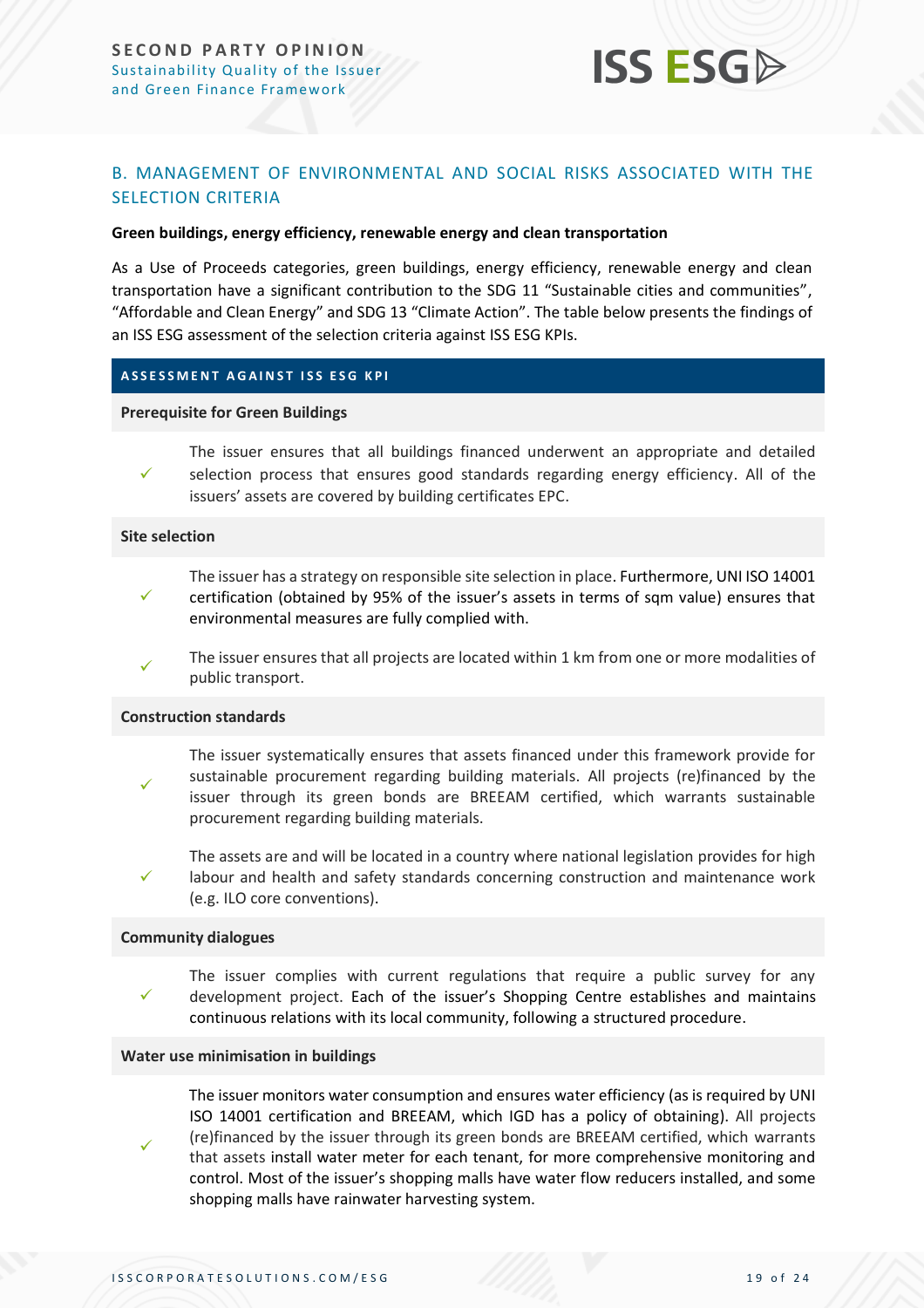## **ISS ESG**

#### **Safety of building users**

✓ The issuer has a policy that ensures that all of the buildings comply with current fire standards. Every year the issuer's Prevention and Protection Service Manager inspects each Shopping Centre to assess the safety measures in place.

#### **Sustainability labels**

✓ The issuer has a policy of ensuring all its buildings' designed meet its internal standard which reference to BREEAM (or equivalent) and UNI EN ISO 14001 certification. As of the end of 2021, 95% of IGD's assets have obtained UNIENISO14001 certification and 54% BREEAM certification ('Very Good' or above)

#### **Energy Efficiency**

- ✓ The issuer has a policy of ensuring that all buildings have an EPC label and there are measures in place to tackle energy efficiency (e.g. cooling units, high efficiency air conditioning systems, LED lightning, solar PVs, etc).
- ✓ The issuer has a policy of ensuring clean transportation, which are also integrated in the issuer's environmental policy and in the corporate Sustainability Plan.

#### **Environmental Aspects of Energy Efficiency**

✓ The issuer has a policy of ensuring that assets do not contain substances of concern. Most of the client's assets hold (and will hold) UNI EN ISO 14001 certification, which requires annually monitoring that assets do not use substances of concerns.

#### **Environmental aspects of renewable energy equipment**

- $\circ$ The issuer does not have a policy of ensuring renewable energy equipment's' acquisition, installation, maintenance and repair process undergo a comprehensive life-cycleassessment
- ✓ All of the issuer's renewable energy equipment (except for solar panels), financed (and to be financed in the future), are expected to comply with the European Waste Electrical and Electronic Equipment Directive (WEEE Directive), requiring the creation of collection schemes where consumers can return electronic equipment free of charge.

#### **Renewable Energy: Environmental aspects of solar power projects**

- ✓ The issuer has a policy of ensuring Solar PV projects provide for high environmental standards regarding take-back and recycling of solar modules at end-of-life stage.
- ✓ The issuer ensures Solar PV projects provide for high standards regarding the reduction or elimination of toxic substances within solar panels (the issuer operates in Italy and complies with EU directive on construction material standards).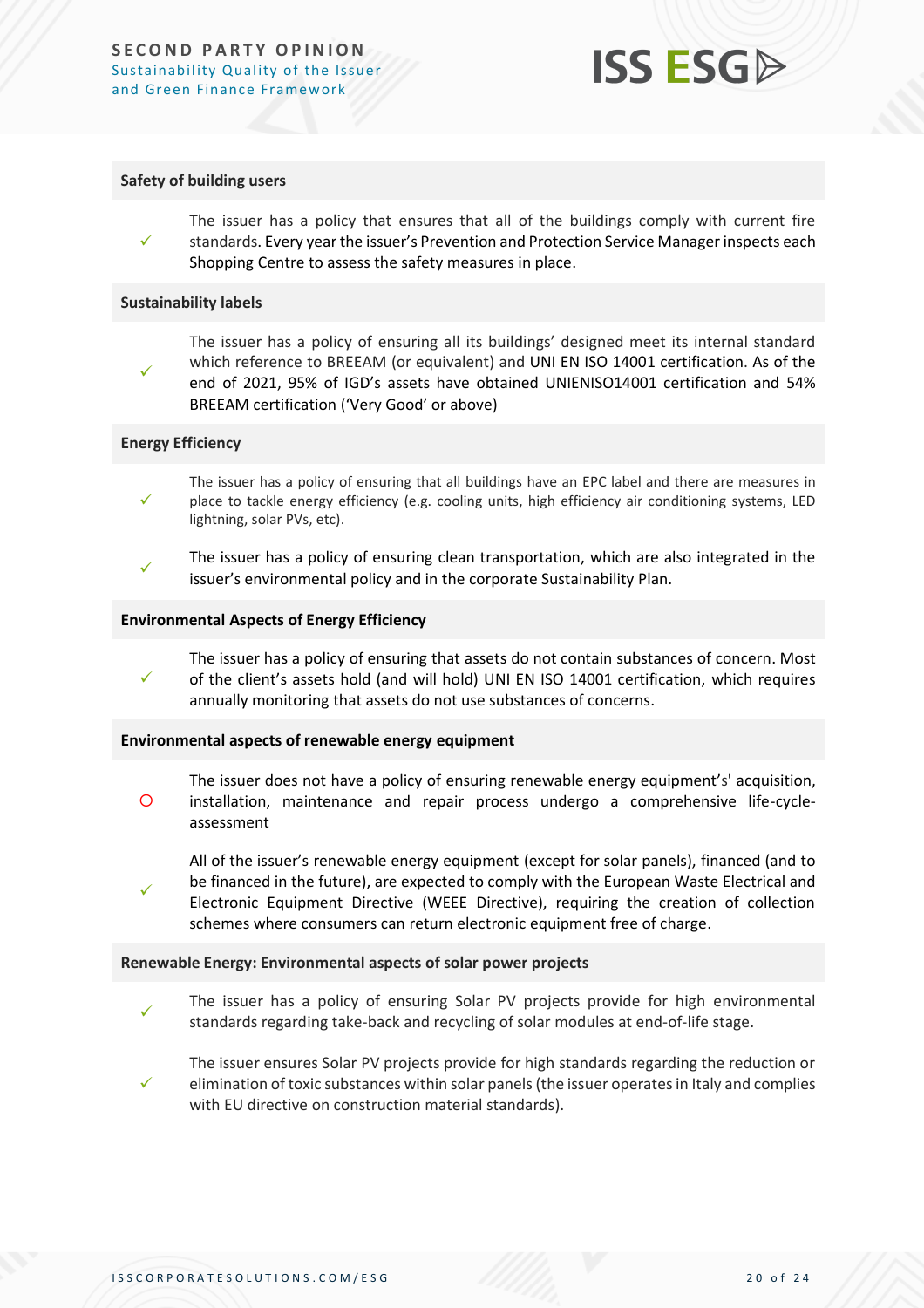

#### DISCLAIMER

- 1. Validity of the SPO: The SPO will be valid as long as IGD's Green Finance Framework (as of 09 March 2022) remains unchanged.
- 2. ISS ESG uses a scientifically based rating concept to analyse and evaluate the environmental and social performance of companies and countries. In doing so, we adhere to the highest quality standards which are customary in responsibility research worldwide. In addition, we create a Second Party Opinion (SPO) on bonds based on data from the issuer.
- 3. We would, however, point out that we do not warrant that the information presented in this SPO is complete, accurate or up to date. Any liability on the part of ISS ESG in connection with the use of these SPO, the information provided in them and the use thereof shall be excluded. In particular, we point out that the verification of the compliance with the se- lection criteria is based solely on random samples and documents submitted by the issuer.
- 4. All statements of opinion and value judgements given by us do not in any way constitute purchase or investment recommendations. In particular, the SPO is no assessment of the economic profitability and credit worthiness of a bond but refers exclusively to the social and environmental criteria mentioned above.
- 5. We would point out that this SPO, certain images, text and graphics contained therein, and the layout and company logo of ISS ESG and ISS-ESG are the property of ISS and are protected under copyright and trademark law. Any use of such ISS property shall require the express prior written consent of ISS. Use shall be deemed to refer in particular to the copying or duplication of the SPO wholly or in part, the distribution of the SPO, either free of charge or against payment, or the exploitation of this SPO in any other conceivable manner.

The issuer that is the subject of this report may have purchased self-assessment tools and publications from ISS Corporate Solutions, Inc. ("ICS"), a wholly-owned subsidiary of ISS, or ICS may have provided advisory or analytical services to the issuer. No employee of ICS played a role in the preparation of this report. If you are an ISS institutional client, you may inquire about any issuer's use of products and services from ICS by emailing [disclosure@issgovernance.com.](mailto:disclosure@issgovernance.com)

This report has not been submitted to, nor received approval from, the United States Securities and Exchange Commission or any other regulatory body. While ISS exercised due care in compiling this report, it makes no warranty, express or implied, regarding the accuracy, completeness or usefulness of this information and assumes no liability with respect to the consequences of relying on this information for investment or other purposes. In particular, the research and scores provided are not intended to constitute an offer, solicitation or advice to buy or sell securities nor are they intended to solicit votes or proxies.

Deutsche Börse AG ("DB") owns an approximate 80% stake in ISS HoldCo Inc., the holding company which wholly owns ISS. The remainder of ISS HoldCo Inc. is held by a combination of Genstar Capital ("Genstar") and ISS management. ISS has formally adopted policies on non-interference and potential conflicts of interest related to DB, Genstar, and the board of directors of ISS HoldCo Inc. These policies are intended to establish appropriate standards and procedures to protect the integrity and independence of the research, recommendations, ratings and other analytical offerings produced by ISS and to safeguard the reputations of ISS and its owners. Further information regarding these policies are available at [https://www.issgovernance.com/compliance/due-diligence-materials.](https://www.issgovernance.com/compliance/due-diligence-materials)

© 2022 | Institutional Shareholder Services and/or its affiliates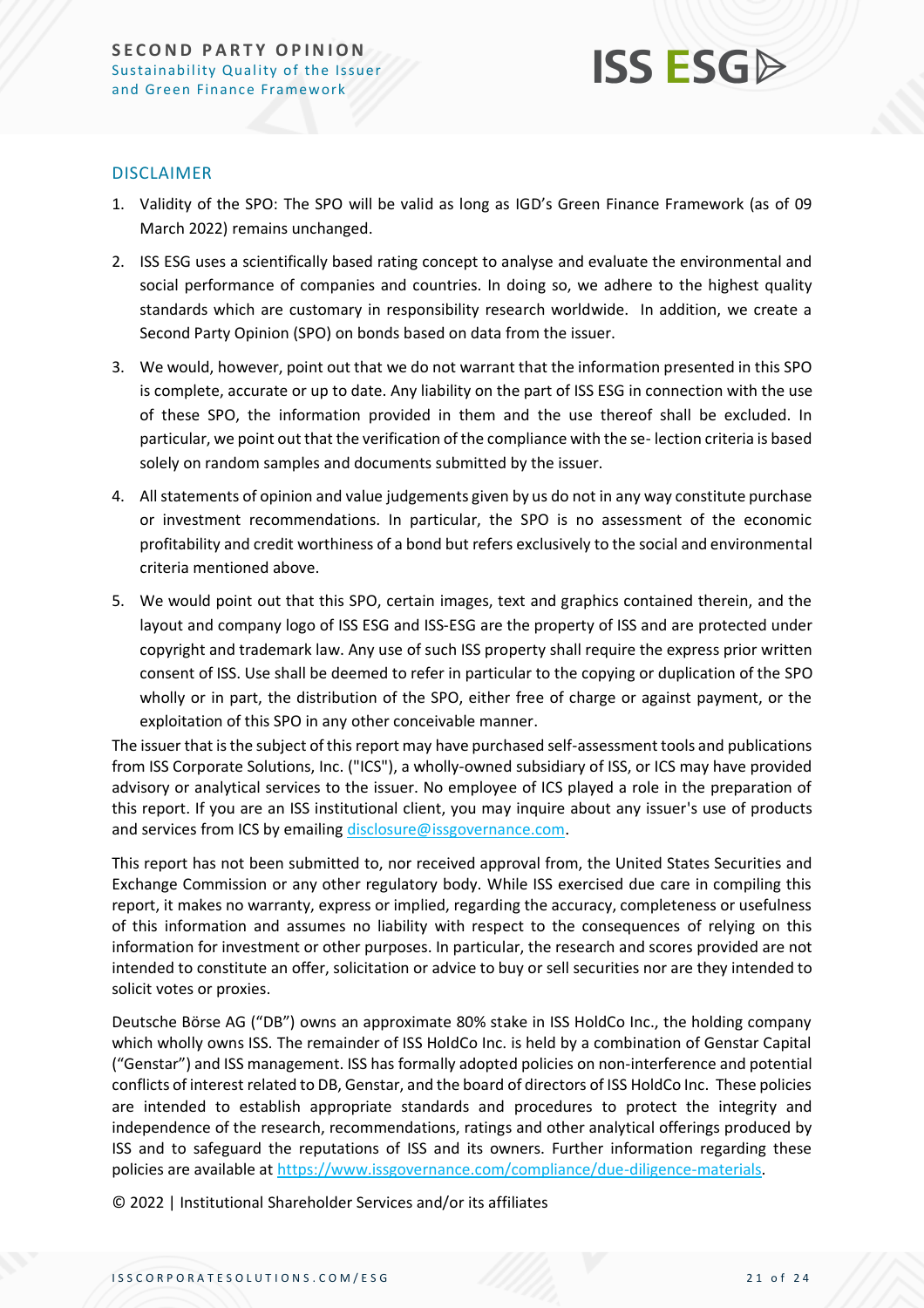## <span id="page-21-0"></span>ANNEX 1: Methodology

#### ISS ESG Green Fiannce Instruments KPIs

The ISS ESG Green Finance Instruments KPIs serve as a structure for evaluating the sustainability quality – i.e. the social and environmental added value – of the use of proceeds of IGD'sGreen Finance Instruments.

It comprises firstly the definition of the use of proceeds category offering added social and/or environmental value, and secondly the specific sustainability criteria by means of which this added value and therefore the sustainability performance of the assets can be clearly identified and described.

The sustainability criteria are complemented by specific indicators, which enable quantitative measurement of the sustainability performance of the assets and which can also be used for reporting. If a majority of assets fulfill the requirement of an indicator, this indicator is then assessed positively. Those indicators may be tailor-made to capture the context-specific environmental and social risks.

#### Environmental and social risks assessment methodology

ISS ESG evaluates whether the assets included in the asset pool match the eligible project category and criteria listed in the Green Finance Instruments KPIs.

All percentages refer to the amount of assets within one category (e.g. wind power). Additionally, the assessment "no or limited information is available" either indicates that no information was made available to ISS ESG or that the information provided did not fulfil the requirements of the ISS ESG Green Finance Instruments KPIs.

The evaluation was carried out using information and documents provided to ISS ESG on a confidential basis by IGD Group(e.g. Due Diligence Reports). Further, national legislation and standards, depending on the asset location, were drawn on to complement the information provided by the issuer.

#### Assessment of the contribution and association to the SDG

The 17 Sustainable Development Goals (SDGs) were endorsed in September 2015 by the United Nations and provide a benchmark for key opportunities and challenges toward a more sustainable future. Using a proprietary method, ISS ESG identifies the extent to which IGD'sGreen Finance Instruments contributes to related SDGs.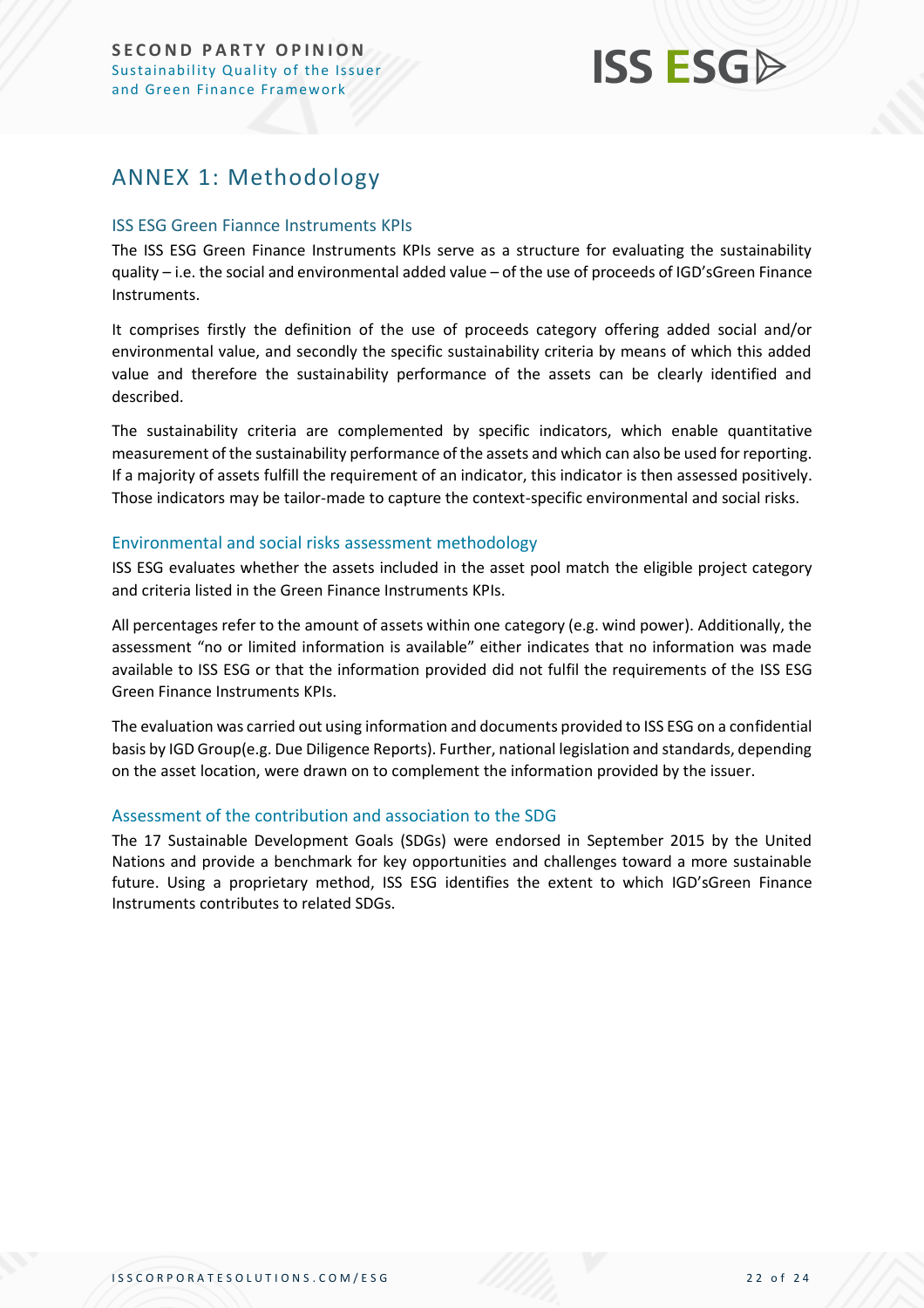

## <span id="page-22-0"></span>ANNEX 2: Quality management processes

#### **SCOPE**

IGD Groupcommissioned ISS ESG to compile a Green Finance Instruments SPO. The Second Party Opinion process includes verifying whether the Green Finance Framework aligns with the ICMA's Green Bond Principles (June 2021) and Green Loan Principles (February 2021) and to assess the sustainability credentials of its Green Finance Instruments, as well as the issuer's sustainability strategy.

#### **CRITERIA**

Relevant Standards for this Second Party Opinion

- ICMA's Green Bond Principles (June 2021) and Green Loan Principles (February 2021)
- **EXECT ASSESG Key Performance Indicators relevant for Use of Proceeds categories selected by the Home** Invest Belgium

#### ISSUER'S RESPONSIBILITY

IGD'sresponsibility was to provide information and documentation on:

- **Framework**
- Asset pool / Eligibility criteria
- Documentation of ESG risks management at the asset level

#### ISS ESG's VERIFICATION PROCESS

ISS ESG is one of the world's leading independent environmental, social and governance (ESG) research, analysis and rating houses. The issuer has been actively involved in the sustainable capital markets for over 25 years. Since 2014, ISS ESG has built up a reputation as a highly-reputed thought leader in the green and social bond market and has become one of the first CBI approved verifiers.

ISS ESG has conducted this independent Second Party Opinion of the Green Finance Instruments to be issued by IGD Groupbased on ISS ESG methodology and in line with the ICMA's Green Bond Principles (June 2021) and Green Loan Principles (February 2021).

The engagement with IGD Grouptook place from December 2021 to January 2022.

#### ISS ESG's BUSINESS PRACTICES

ISS has conducted this verification in strict compliance with the ISS Code of Ethics, which lays out detailed requirements in integrity, transparency, professional competence and due care, professional behaviour and objectivity for the ISS business and team members. It is designed to ensure that the verification is conducted independently and without any conflicts of interest with other parts of the ISS Group.